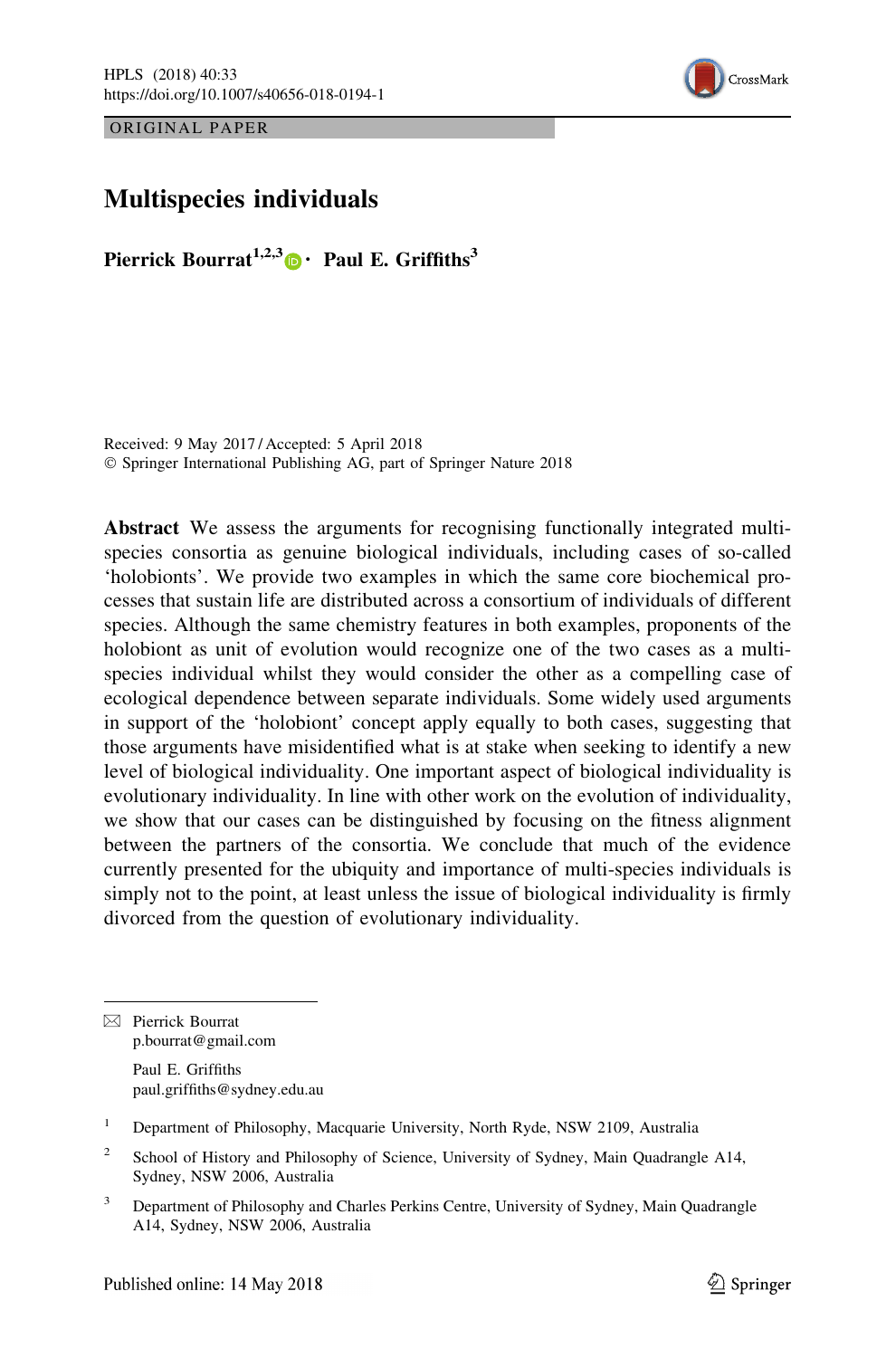Keywords Individuality · Evolutionary transitions in individuality · Holobiont · Symbiosis

## 1 Introduction

This article examines an influential class of arguments for the existence and importance of biological individuals whose component parts are from different species. We show that there is a common form to these arguments and suggest that arguments of this form are insufficient to establish their intended conclusion, namely that a multi-species consortium is a new biological individual rather than several distinct biological individuals in ecological relationships. Recently Skillings [\(2016](#page-22-0)) has proposed a convergent analysis with ours. Similar criticisms of the 'holobiont' concept have been made in the recent scientific literature. We identify an underlying problem with what we term 'part of the system' arguments concerning biological individuality and conclude that, as many biologists and philosophers have argued in the past, the fundamental issue in identifying new levels of biological individuality should be whether some entity can function as a unit of evolution, which will depend on the fitness alignment between the partners over evolutionary timescales.

Examples of symbioses between different species that are so tightly integrated as to seem like a new type of biological individual have long been known (e.g. lichens).<sup>1</sup> However, two empirical developments have led to increased interest in this phenomenon. The first was the acceptance of the theory that eukaryote cells are derived from multiple ancestral lineages (Margulis [1970](#page-21-0) and see Sect. [5](#page-12-0)). The second was the discovery that multicellular organisms depend on an associated community of microbes in more substantial and specific ways than had previously been realized. This second development led to the idea that the biologically significant units of multicellular life are not traditional multicellular organisms functionally integrated populations of cells descended from one or a few closely related cells—but symbiotic communities of cells from many species, or 'holobionts'. The term 'holobiont' (Margulis [1991](#page-21-0), 2) was invented to suggest a greater degree of integration, in both physiology and evolution, than the older, more general notion of symbiosis. It refers to a biological unit consisting of a traditional multicellular organism and the unicellular organisms associated with that organism that make a substantial contribution to its ability to survive and reproduce (e.g. Rosenberg and Zilber-Rosenberg  $2013$ , 1–7). O'Malley and Dupré  $(2007)$  $(2007)$  use the handy term 'macrobe' to refer to traditional multicellular organisms, making a holobiont equal to a macrobe and associated microbes.

In this paper we will use a related but broader notion of a 'multispecies individual'. This notion is needed to encompass both holobionts and associations in which partners are of similar sizes. Although it is important to emphasize that most macrobes interact in very important ways with microbes this type of interaction is

<sup>&</sup>lt;sup>1</sup> Following Rosenberg and Zilber-Rosenberg ([2013](#page-22-0), 4), by "symbiosis" we mean mutualistic relationship between two or more partners. The examples we use in this article will involve partners that live in close proximity.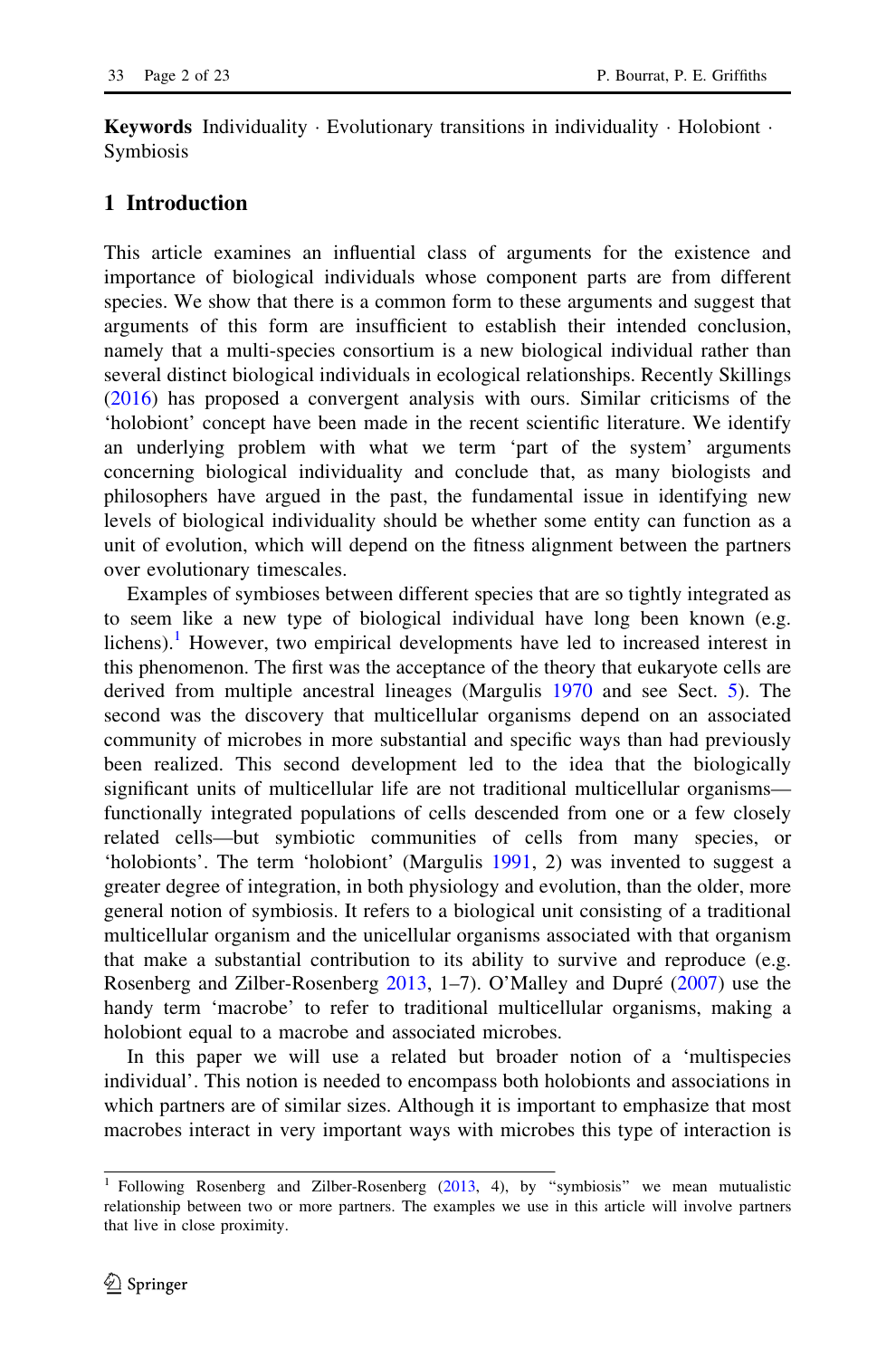not fundamentally different from some interactions between macrobes and macrobes or between microbes and microbes as recognised by leading advocates of the holobiont concept Eugene Rosenberg and Ilana Zilber-Rosenberg ([2013,](#page-22-0) 4). We are not aware of any theoretical principles in evolution or ecology that distinguish macrobe-microbe interactions from these other inter-species interactions. Given this, we can either generalize the concept of the holobiont to mean any multispecies individual or we can keep that term in its current sense and use the term 'multispecies individual' for the more general category, reserving the term 'holobiont' for a macrobe with its microbiota. We choose the second option, which avoids introducing any ambiguity in the use of 'holobiont'. However, although our arguments could in principle be applied to any case of multispecies interactions upon which the Darwinian apparatus can operate, we will mostly use examples from the holobiont literature. Finally, by 'multispecies individual' we mean 'multispecies evolutionary individual'. While we recognize that the notion of individuality has been approached from different perspectives (physiology, immunology, developmental biology, etc.) it is clear that the advocates of the holobiont concept discussed below are also concerned with evolutionary individuality. It is this aspect of individuality that we will target with our criticisms. $<sup>2</sup>$ </sup>

In the next section we sketch the case for the importance of holobionts. In the following section we describe two examples of potential multispecies individuals. These examples are strikingly similar, but one is a holobiont, that is a multicellular organism interacting with unicellular organisms and would be considered as an individual by proponents of the holobiont concept, while the other is not for it involves interactions between two multicellular organisms and some abiotic components of the landscape, as well as some unicellular organisms. Prima facie, our second example therefore appears to be a typical set of ecological interactions between distinct species. In Sect. [4](#page-9-0) we examine some popular arguments for regarding the holobiont as a biological individual in more detail and show that they apply equally to our two examples. In the final two sections we draw on the wider scientific and philosophical literature on biological individuality to identify the difference between our two cases. We argue that the greater alignment of fitness between the different partners of a consortium allows us to distinguish these two cases. In light of this we suggest that arguments reviewed earlier in the paper do not speak to the question of whether holobionts are evolutionary individuals.

<sup>2</sup> Note that there exists a literature which understands ecosystems as individuals (for reviews see Huneman [2014a,](#page-21-0) [b;](#page-21-0) Van Baalen and Huneman [2014\)](#page-22-0). As recognized by Huneman [\(2014a\)](#page-21-0), this notion of individual is different from the notion of individuality typically used in evolutionary biology, the latter of which is the focus of our analysis. For that reason, we will not discuss the view of ecosystems as individuals, although we recognize that some connections between the literature on holobionts and ecosystems as individuals exist.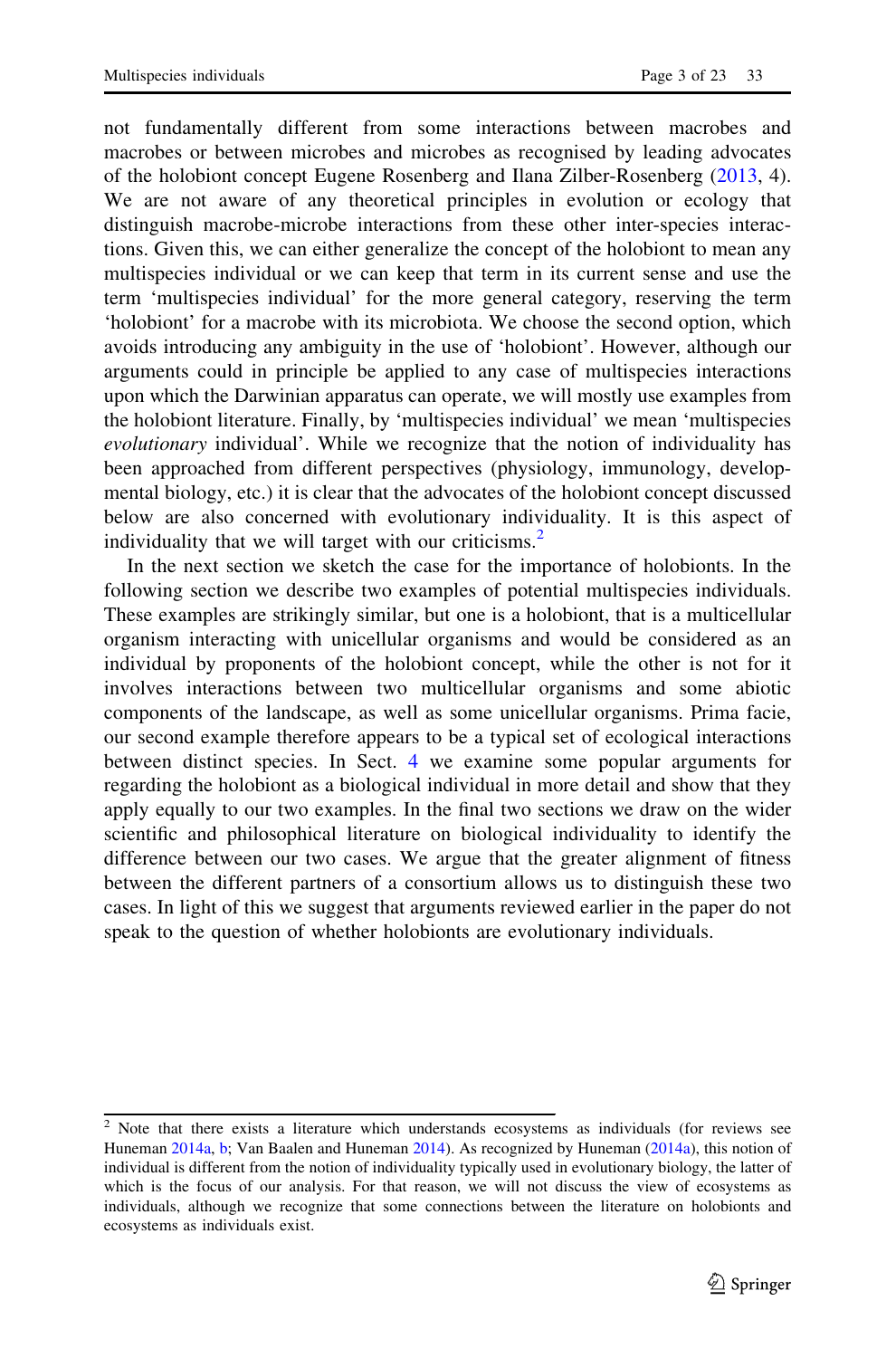### <span id="page-3-0"></span>2 The holobiont and 'part of the system' arguments

The class of arguments that we target in this paper have this form: such-and-such components are essential to the functioning of some larger system, therefore those components are part of that system. Enthusiasts for the holobiont concept have presented anatomical, physiological, developmental, immunological, and evolutionary versions of this argument in which the parts are the partners entering the symbiosis, and the system is the holobiont:

Individuals can be defined anatomically, embryologically, physiologically, immunologically, genetically, or evolutionarily [… A]ll classical conceptions of individuality are called into question by evidence of all-pervading symbiosis. (Gilbert, Sapp, and Tauber [2012,](#page-20-0) 325; emphasis added)

Gilbert et al. are correct that each of these definitions of individuality has been important in the history of biology, and each of them is alive and well today. In each case, the notion of a structured whole is present but with a different emphasis on what that whole is or how it is maintained. In the anatomical and physiological cases, an individual is a complex whole whose parts cooperate for the good of the whole and which involves a division of labour between those parts. In the developmental case an individual is the organized structure that undergoes concerted changes between two generations. In the case of immune individuality, a complex whole is maintained by an immune system that rejects anything that is not 'self'. In the case of genetics, the individual is a collective with a common genome. Finally, an evolutionary individual is a collection of parts that is selected as a whole.

Each of these approaches to the individuality of macrobes, Gilbert et al. claim, have been challenged by new discoveries about the functional integration of macrobes and microbes. The unit of anatomical and physiological function is larger than the traditional organism. The unit of immunological identity is not the traditional collective of more or less genetically identical cells. In the case of biological development,

Microbial symbionts appear to be a normal and necessary part of the life cycle of all mammals […] the symbionts are integrated into the normal networks of animal development, interacting with the eukaryotic cells of their 'host'. (Gilbert, Sapp, and Tauber [2012](#page-20-0), 328)

These developments, they argue, undermine the genetic approach to individuality and also support a revised evolutionary approach to individuality that recognizes the holobiont as an important unit of selection. Similar arguments are found in other authors. Key advocates for the holobiont concept Rosenberg and Zilber-Rosenberg summarise their case like this:

The major arguments for considering the holobiont as a level of selection are the following.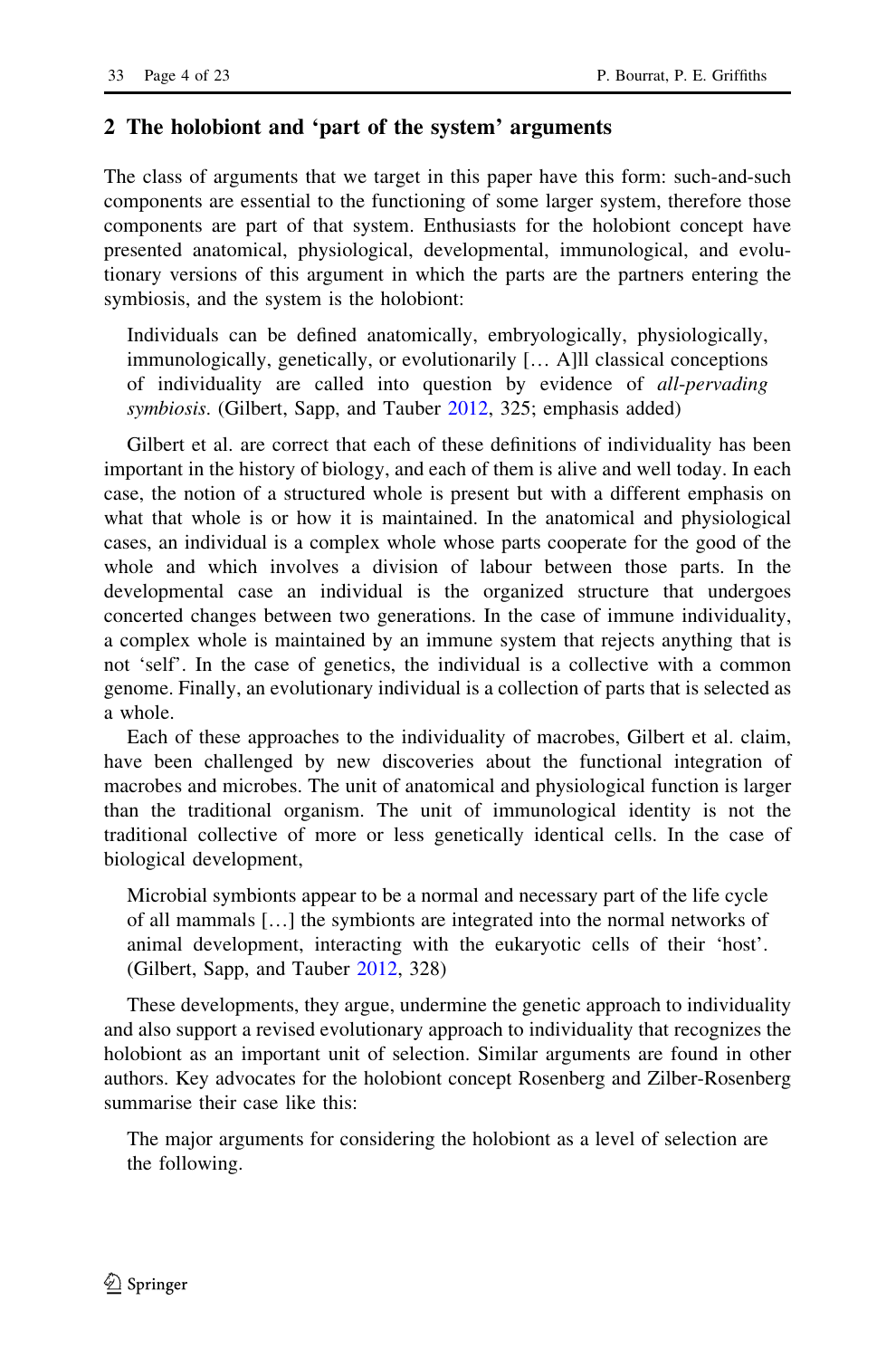- 1. All multicellular organisms contain abundant and diverse microbiota. Often, the number of microbial cells and the sum of their genetic information are above that of their host.
- 2. Not only the host genome but also the microbiome can be transmitted between generations with reasonable fidelity and thus maintains [sic] the unique properties of the holobiont.
- 3. Microbiotas and their hosts interact in a manner that affects the fitness of the holobiont in many ways, including its morphology, development, behavior, physiology, and resistance to disease. Taken together, these interactions characterize the holobiont as a single and unique biological entity […]. (Rosenberg and Zilber-Rosenberg [2016](#page-22-0), 1)

Point 1 corresponds to what Gilbert et al. say about anatomical individuality, and point 3 reiterates those author's claims about anatomy, development, physiology (adding behavioural function), and immunology. Point 2 might be read as making a 'part of the system' argument about heredity, but it is better understood as addressing some of the concerns about evolutionary individuality that will occupy us in later sections of this paper, so we will put it aside for now. The key point we wish to draw attention to with this quotation is that leading advocates of the holobiont present 'part of the system' arguments as reasons to accept that holobionts are genuine biological individuals, where that status is taken to include them as functioning as a unit of evolution.<sup>3</sup> A key contention of this paper is that those arguments do not support that conclusion.

The 'part of the system' form of argument has also been used to argue for 'Developmental Systems Theory', the idea that the units of development and evolution are organism-environment systems (Griffiths and Gray [1994](#page-20-0); Griffiths and Tabery [2013;](#page-21-0) for a critical perspective see Gilbert [2003](#page-20-0)). But 'part of the system' arguments must be used with care. Many organisms depend on the earth's gravitational field for normal development: the earth's mass is a ''normal and necessary part of the life cycle''. However, as far as we are aware advocates of the holobiont concept do not advocate a 'hologeobiont' concept! The mere existence of functional integration between an organism and some property of our planet, or between organisms of different species, is not enough to demonstrate the existence of a new, collective individual (for a similar view in different terms see Moran and Sloan [2015](#page-21-0), Box 1, misconception 5). In the next section we use two contrasting examples of functional integration between individuals of different species to explore what else is needed.

 $3$  See also Dupré and O'Malley ([2009](#page-20-0), 13) quoted in Sect. [4](#page-9-0) below.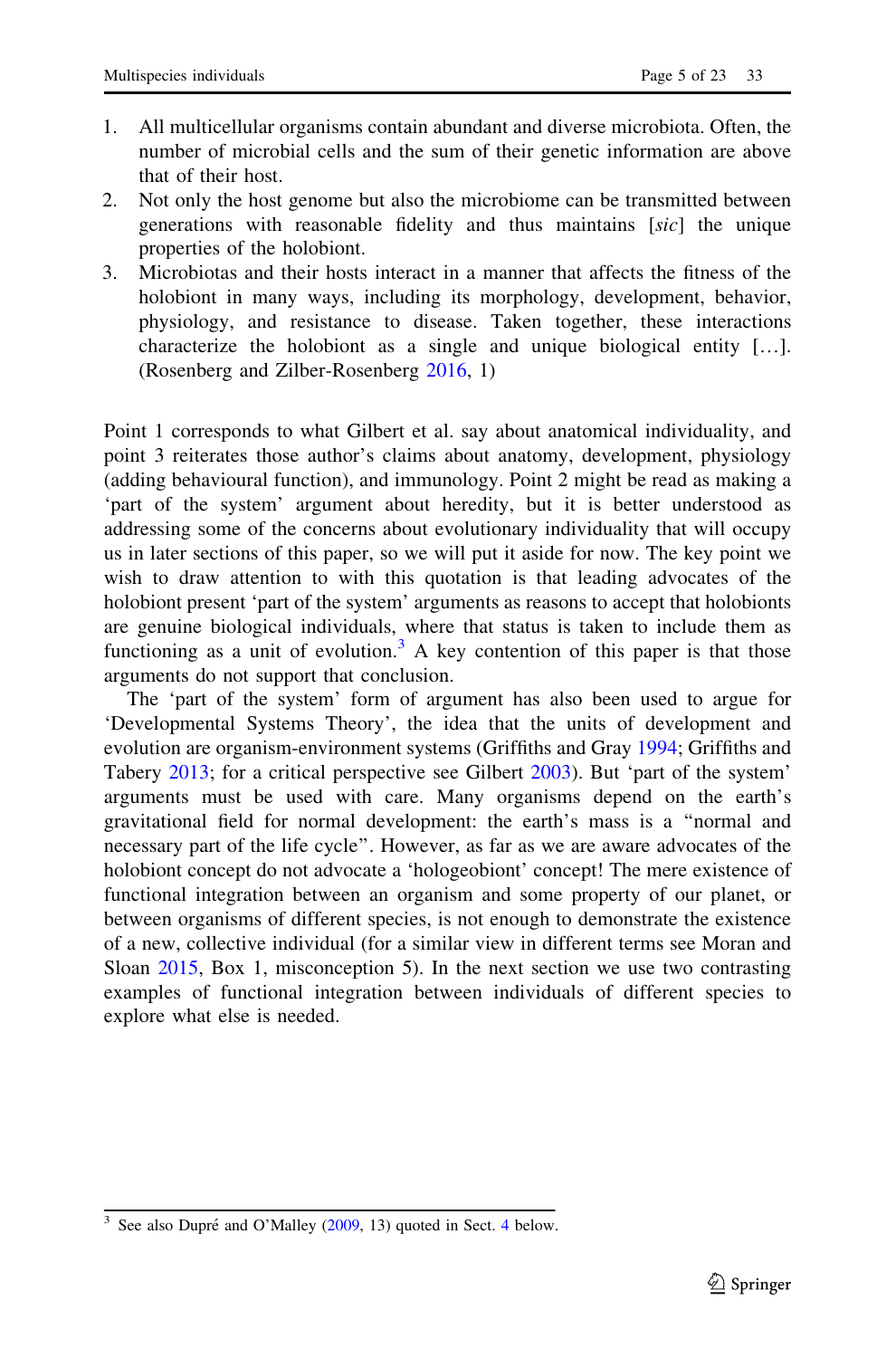#### <span id="page-5-0"></span>3 Holobionts and ecological communities: two examples

The problem posed by the holobiont concept, and more generally by the concept of multispecies individuality, is that it is always open to us to consider the partners not as parts of a new, collective individual, but as individuals from more than one species that have close ecological relationships to one another (Douglas and Werren [2016\)](#page-20-0).

Take the controversial example of the human gut microbiome. Should we consider a human and its microbiota as a cohesive whole that natural selection is acting upon, or should we consider them as ecological interactants? If we take the latter, more conservative approach, should we consider the local population of one bacterial species as an individual interacting with its host and with local populations of other bacterial species, or should we regard the whole microbiota or some large part of it as one individual interacting with its metazoan host? It should be noted that the question of individuality does not necessarily require an all-or-nothing answer. It is perfectly possible to work with a notion of degree of individuality (Godfrey-Smith  $2009$ ,  $2013$ ; Queller and Strassmann  $2009$ ). The human  $+$  gut microbiome holobiont might have a good claim to be considered a multispecies individual despite standing lower on the scale of individuality than a unicellular eukaryote. But even recognizing that intermediate positions are possible, we need to know what makes a clear multispecies individual in order to decide the less clear-cut cases.

To address this question we use two biological systems, each involving multiple species and each resembling the other closely in terms of metabolism. The first case is a clear case of a holobiont since it involves a multicellular organism with a microbiota within it. The second case is not a holobiont, since at least some of the partners do not have a host-symbiont relationship. They are separate lineages interacting ecologically in a landscape parts of which are essential components of the metabolic system.

The first of the two systems involves the gutless worm Olavius algarvensis. This small worm belongs to the same class as the earthworm (Oligochaeta), measures 0.2 mm in diameter and between 20 and 30 mm in length, is found on the seafloor of the Mediterranean, and hosts a number of symbiotic bacteria (Dubilier et al. [2001](#page-20-0); Ruehland et al. [2008\)](#page-22-0). Similar systems involving other hosts of the genus Olavius have been described (Blazejak et al. [2005](#page-19-0); Ruehland et al. [2008\)](#page-22-0). The worm has a number of extracellular symbionts that live just under the surface of its cuticle. A comparative 16S rRNA sequence analysis revealed that up to five phylotypes of symbionts were present in *O. algavervensis* (Ruehland et al. [2008\)](#page-22-0) and up to six in some other species of the genus (Dubilier et al. [2005;](#page-20-0) Ruehland et al. [2008](#page-22-0)). The transmission of the symbionts from one generation of worm to the other is thought to be a combination of vertical transmission from the parent to the eggs through the rupture, at the moment of the deposition of the eggs, of so called 'genital pads' that contain the symbionts (Giere and Langheld [1987\)](#page-20-0) and horizontal invasion of the eggs by free living bacteria from the surroundings (Dubilier et al. [2005\)](#page-20-0).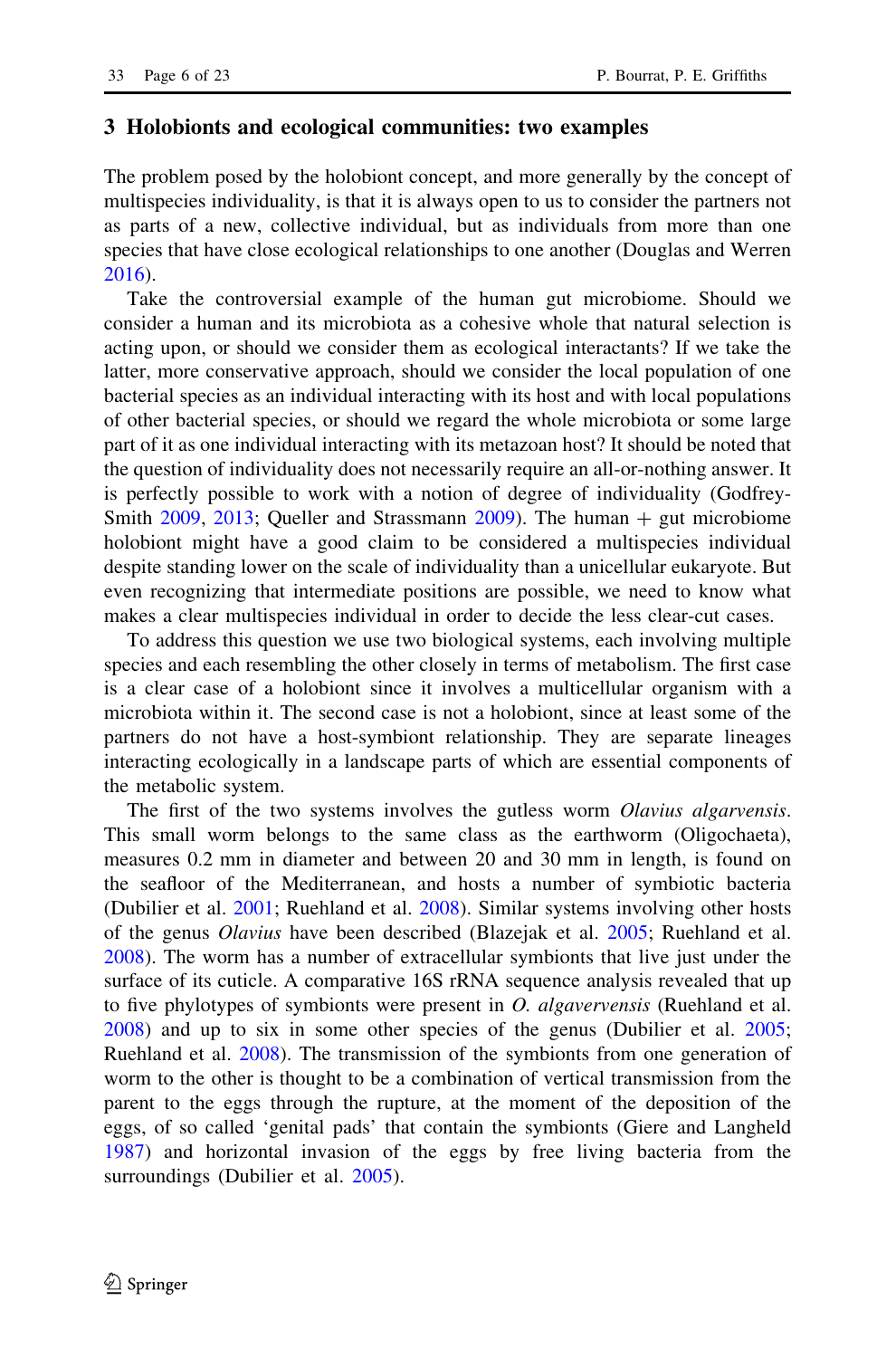Two main functions of the symbionts performed by different phylotypes have been identified, both of which involve the sulphur cycle (Dubilier et al.  $2001$ ).<sup>4</sup> Some symbionts are sulphate-reducing bacteria (for more on this type of bacteria see Muyzer and Stams [2008](#page-21-0)): they take sulphate molecules and transform them into sulphide. In this process of reduction, electrons are transferred from organic hydrogen and carbon found in the environment or produced internally by *Olavius* and given by the sulphate-reducing bacteria to sulphate which is thus transformed into sulphide (Dubilier et al. [2001](#page-20-0); Kleiner et al. [2012\)](#page-21-0). This liberates energy that these bacteria can use to survive and reproduce. Sulphide is toxic to most metazoans but not to Olavius which, thanks to another type of symbiotic bacteria, oxidizes the sulphide back into sulphate. This reaction also liberates some energy that is used to fix carbon. The molecules produced are then used by the host and the sulphateoxidizing bacteria to continue the cycle (see Fig. [1](#page-7-0)). Since both types of endosymbionts live in different environments (reducing for the sulphate-reducing bacteria and oxidizing for the sulphide-oxidizing bacteria) it is speculated that the worm moves sequentially between different environments so that both endosymbionts can grow, and also that the sulphide-oxidizing bacteria produce organic molecules (sugars) usable by the worm (Dubilier et al. [2001\)](#page-20-0).

The sulphate-reducing endosymbiont gets sulphate and transforms it into sulphide through a reduction reaction with the reducing agents being organic molecules of carbon or hydrogen found in the environment or produced by the metabolism of the worm. The energy liberated is used by the sulphatereducing endosymbiont to produce ATP. The sulphide produced is then oxidized into sulphate by the sulphide-oxidizing endosymbiont in the presence of oxygen. The energy produced by the sulphide-oxidizing endosymbiont is used to synthetize organic molecules (sugars) that are then used by the worm and the sulphide-oxidizing endosymbiont. (Adapted from Dubilier et al. [2001](#page-20-0)).

The second system involves four partners. Seagrass meadows are found all around the globe. One puzzle surrounding them is their ecological success. Their growth should be inhibited by the fact that seagrass meadows reduce currents which makes the seabed poor in oxygen and leads to the accumulation of organic matter (van der Heide et al. [2012](#page-21-0)). This low-oxygen environment is a perfect habitat for sulphate-reducing bacteria that use sulphate (very common in this environment) as an electron acceptor (oxidant) instead of oxygen. But, as we saw with the *Olavius* system, sulphate-reducing bacteria produce sulphide, which therefore accumulates in the sediment. The problem here is that sulphide is toxic for the seagrass when its concentration is high (Koch and Erskine [2001](#page-21-0); van der Heide et al. [2012\)](#page-21-0). One way the seagrass can reduce the level of sulphide in its immediate environment is by the transport of the oxygen created during photosynthesis to the root of the seagrass. Some of this oxygen is released into the sediment (Calleja et al. [2007;](#page-20-0) Pedersen et al. [1998](#page-22-0)). Once in contact with the oxygen the sulphide is transformed into sulphate (Koch and Erskine [2001\)](#page-21-0). But that mechanism is insufficient to reduce the

 $4$  For an overview of this cycle see Sievert et al.  $(2007)$  $(2007)$ .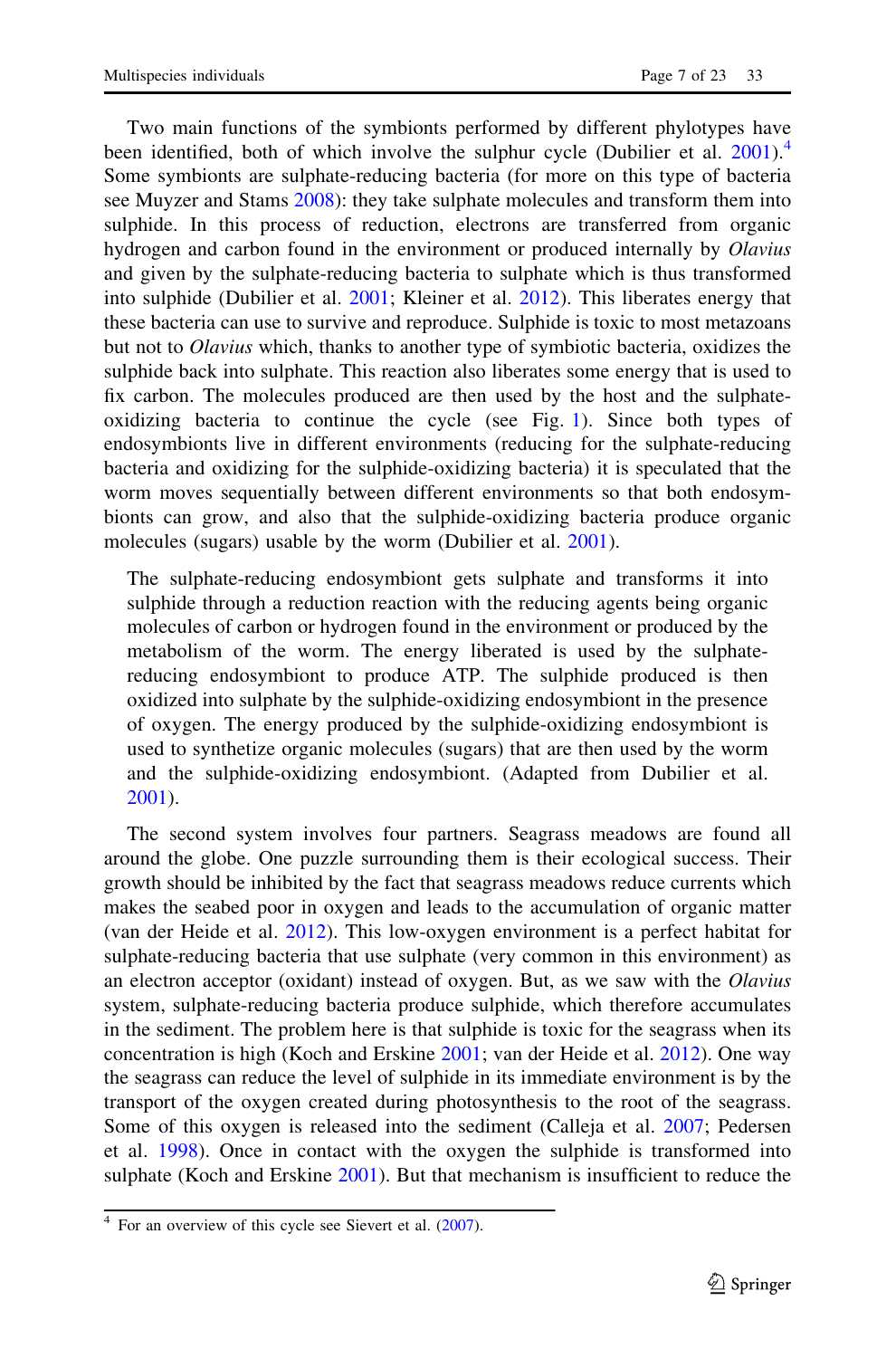<span id="page-7-0"></span>

Fig. 1 Representation of the sulphur cycle in O. algarvensis

level of sulphide enough so that seagrass can grow or even in some cases survive, especially in warmer waters (Reynolds et al. [2007;](#page-22-0) Calleja et al. [2007\)](#page-20-0).

Bivalves of the Lucinidae family are often found in the seagrass meadow ecosystem (especially around the roots of the seagrass) in mild to warm regions and it has been hypothesized that they play a crucial role in solving the problem (van der Heide et al. [2012\)](#page-21-0). The reasons why these bivalves are found in these sulphide rich environments is, first, that the seagrass provides protection for the bivalves (Reynolds et al. [2007\)](#page-22-0) and, second, that bivalves all have endosymbiotic sulphideoxidizing bacteria, similar to those of *Olavius*, which live in the gills of the bivalve. These bacteria transform sulphide into sulphate in a reaction of oxidation and in the process produce sugar by fixing carbon. Finally, the bivalves benefit from the oxygen released by the seagrass in the sediments around the roots. The benefits for the bivalves are clear: they have protection and food in an environment that is hostile for most predators. Reynolds et al. [\(2007](#page-22-0)) hypothesize that the seagrass benefits from the action of the bivalves and their endosymbionts, which reduce the level of the toxic sulphide in the sediments and thus promote seagrass growth. This hypothesis has been confirmed experimentally, in the field and by a meta-analysis of 84 studies by van der Heide et al. ([2012\)](#page-21-0). An illustration of the model proposed by Reynolds et al. [\(2007](#page-22-0)) and van der Heide et al. ([2012\)](#page-21-0) is presented in Fig. [2](#page-8-0).

The sulphate reducing bacterium in the sediment transforms sulphate into sulphide through a reduction reaction with the reducing agents being organic molecules of carbon or hydrogen found in the environment. The energy liberated is used by the sulphate-reducing bacterium to produce ATP. The sulphide produced is then oxidized into sulphate by a sulphide-oxidizing endosymbiont of a lucinid bivalve in the presence of oxygen. This process happens in the gills of the bivalve. The energy produced by the sulphide-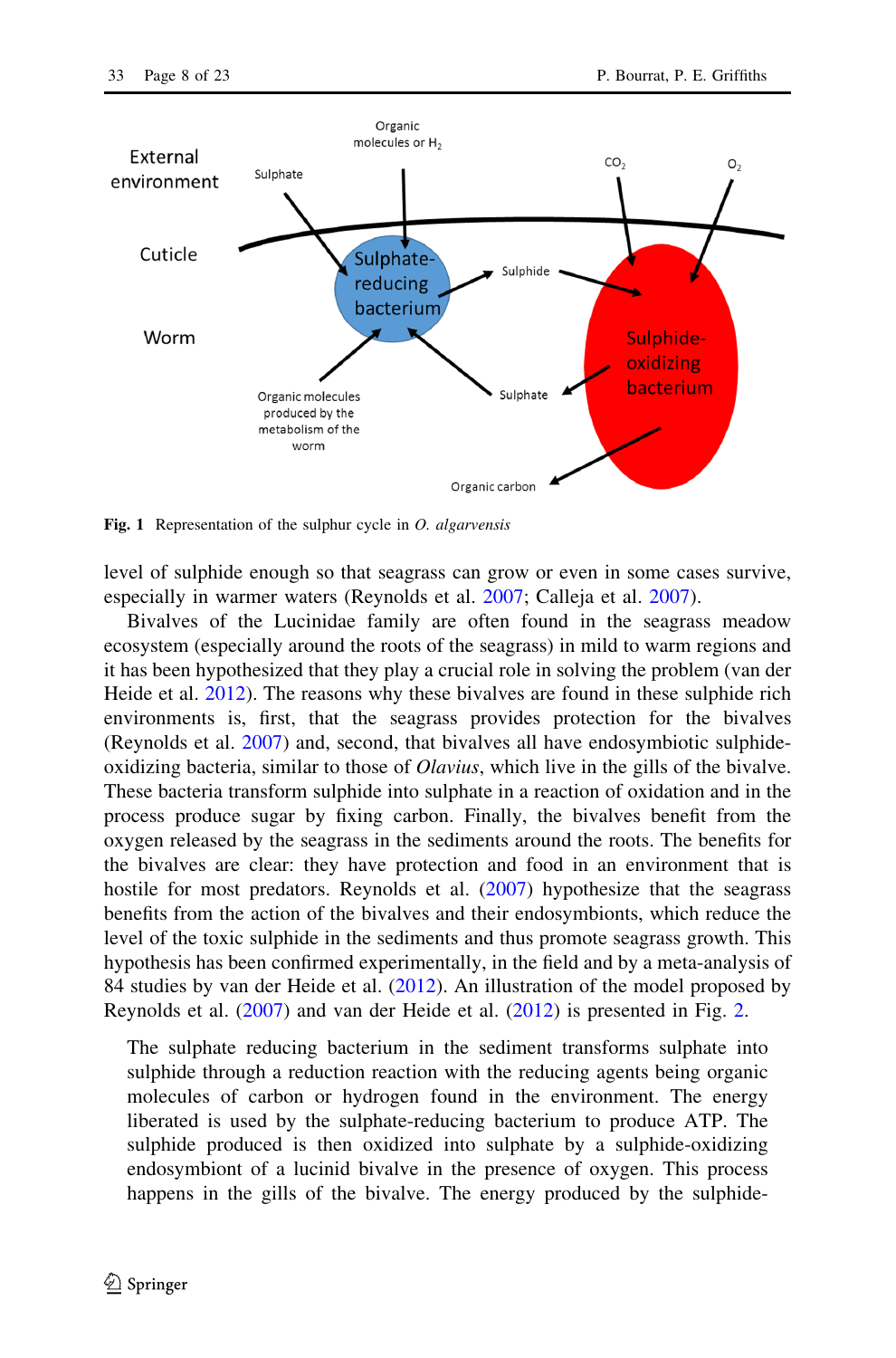<span id="page-8-0"></span>

Fig. 2 Representation of the sulphur cycle in the seagrass system

oxidizing endosymbiont is used to synthetize organic molecules (sugars), which are then used by the bivalve and the sulphide-oxidizing endosymbiont.

As in the Olavius example, each partner in the ecological interaction depends on the others. The seagrass can grow thanks to the action of the bivalves and their endosymbionts. The bivalves can survive and reproduce thanks to the action to the seagrass that provides protection. The sulphate-reducing bacteria can survive thanks to the decomposition of organic matter and lack of current created by the presence of the seagrass. Finally, the sulphide-oxidizing endosymbionts benefits from the production of sulphide from the sulphate-reducing bacteria and from the oxygen brought to the gills of the bivalve. Yet, contrary to the case of *Olavius*, and in spite of the same function being performed, the seagrass system is not a holobiont since the seagrass and the bivalve do not have a host-symbiont relationship. In fact, the seagrass system seems to be a straightforward example of an ecosystem in which multiple species interact with one another and with abiotic factors in a reasonably stable fashion.

In the next section, we revisit in more detail the arguments that we sketched in Sect. [2](#page-3-0). As we demonstrate, many of these arguments apply *both* to *Olavius* and to the seagrass system and thus fail to distinguish multispecies individuals, defined broadly, from ecosystems.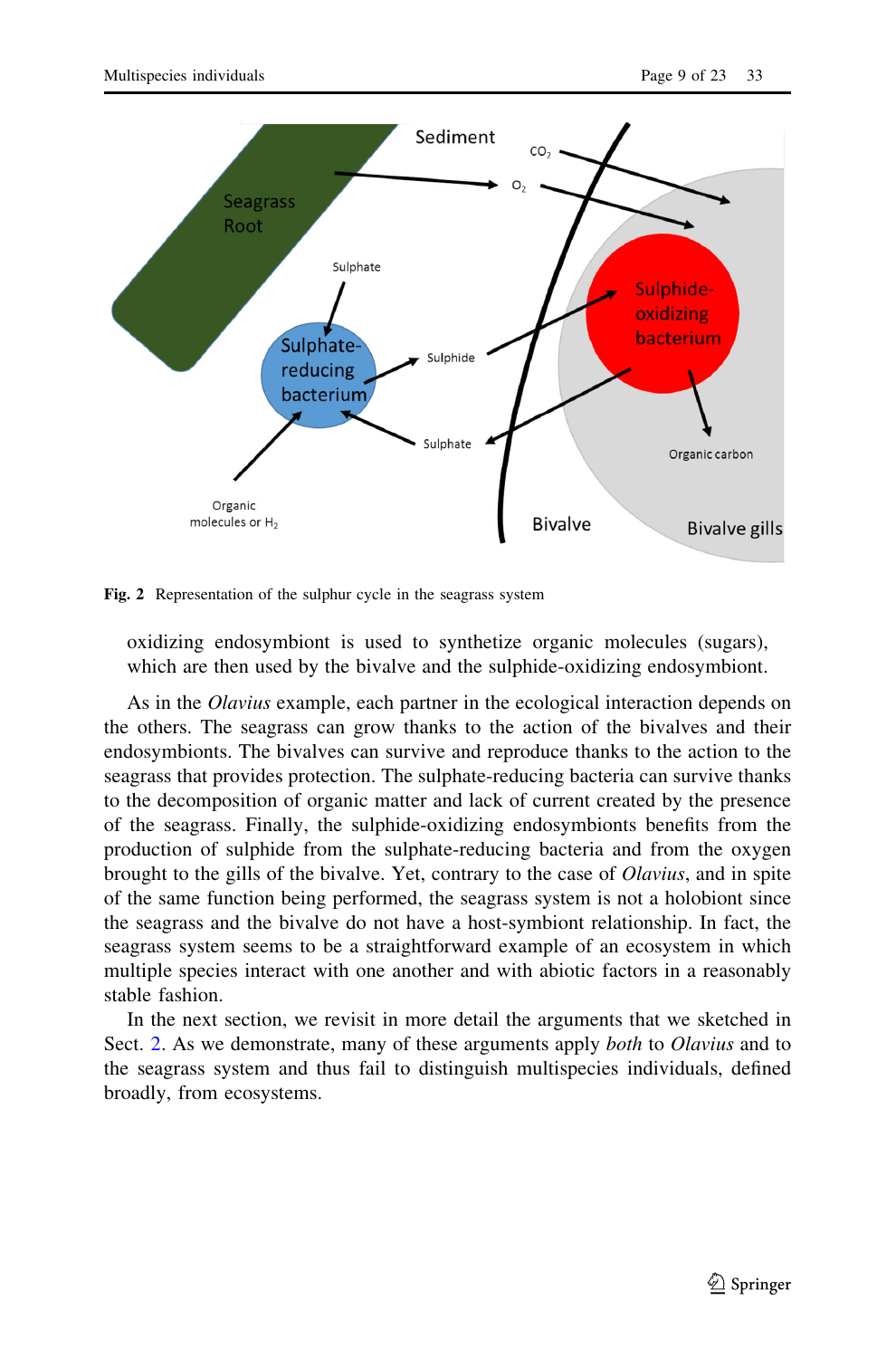#### <span id="page-9-0"></span>4 Revisiting arguments for the holobiont

We saw in Sect. [2](#page-3-0) that many arguments used to support the holobiont concept are 'part of the system' arguments: certain components are essential to the functioning of a larger system and so they should be considered as part of that system. Perhaps the most straightforward version argues that a putative multispecies individual is an autonomous metabolic unit when it is considered as a whole, whilst each partner considered individually is dependent on the others for key metabolic functions. For instance, Dupré and O'Malley write that: "paradigmatic multicellular organisms [are] more multicellular than is usually supposed (in that a multicellular organism should be understood as including all the entities that interact to achieve shared metabolic and reproductive goals)" (Dupré and O'Malley [2009](#page-20-0), 11). Later, using Hull's [\(1980](#page-21-0)) famous distinction between replicator and interactor, they claim: ''[i]nteractors, in our view, are complex systems involving the collaboration of many highly diverse lineage-forming entities. This sort of interactor, we also suggest, is the most fundamental unit of selection." ([2009,](#page-20-0) 13). Their point, as we understand it, is that metabolism, defined as the ability to process external resources so as to maintain the system out of equilibrium with its environment, is a key property of units of life.<sup>5</sup> Gilbert et al. put the point in terms of the contribution of phylogenetically and genetically diverse partners to a single common, physiological good—''we may conclude that on classical physiological grounds, animals are not individuals'' (Gilbert et al. [2012](#page-20-0), 330). The conclusion drawn by both sets of authors is that multispecies collectives with a single metabolism should be treated as individuals, and evolutionary theory should focus on these metabolic units.

How does the metabolic argument fare when applied to our examples? In the case of Olavius, it is obvious that the partners involved in the transformation do not take in raw materials and process them self-sufficiently: each partner needs the other for the whole to be sustained. The problem is that this argument also applies to the seagrass system. Although the seagrass system is a functionally integrated metabolic unit, it is inconsistent with the definition of the holobiont for the different 'partners' live freely in a landscape interacting with one another, and differently with the abiotic components of that landscape, as opposed to unitarily in the case of Olavius. Perhaps metabolic unity is a necessary condition for individuality understood evolutionarily, but it does not seem to be a sufficient one.

Ereshefsky and Pedroso confronted this problem when arguing that biofilms are multispecies individuals (Ereshefsky and Pedroso [2013\)](#page-20-0). They made use of an additional criterion that they derive from Hull's original account of interactors. An interactor "must be a cohesive whole [whose] interaction with the environment must have a unitary effect on its constituent replicators'' ([2013,](#page-20-0) 343). This, at first glance seems to resolve our problem. The sea grass system is less cohesive than Olavius. But the notion of cohesiveness is a qualitative notion, and it is not clear that quantifying it would lead to the same conclusion. For instance, if cohesiveness was measured at a particular scale as the number of causal interactions between the different partners in the system, it might be higher in the case of the seagrass system

 $5$  For O'Malley's more recent views on the topic of biological individuality, see O'Malley ([2016](#page-21-0)).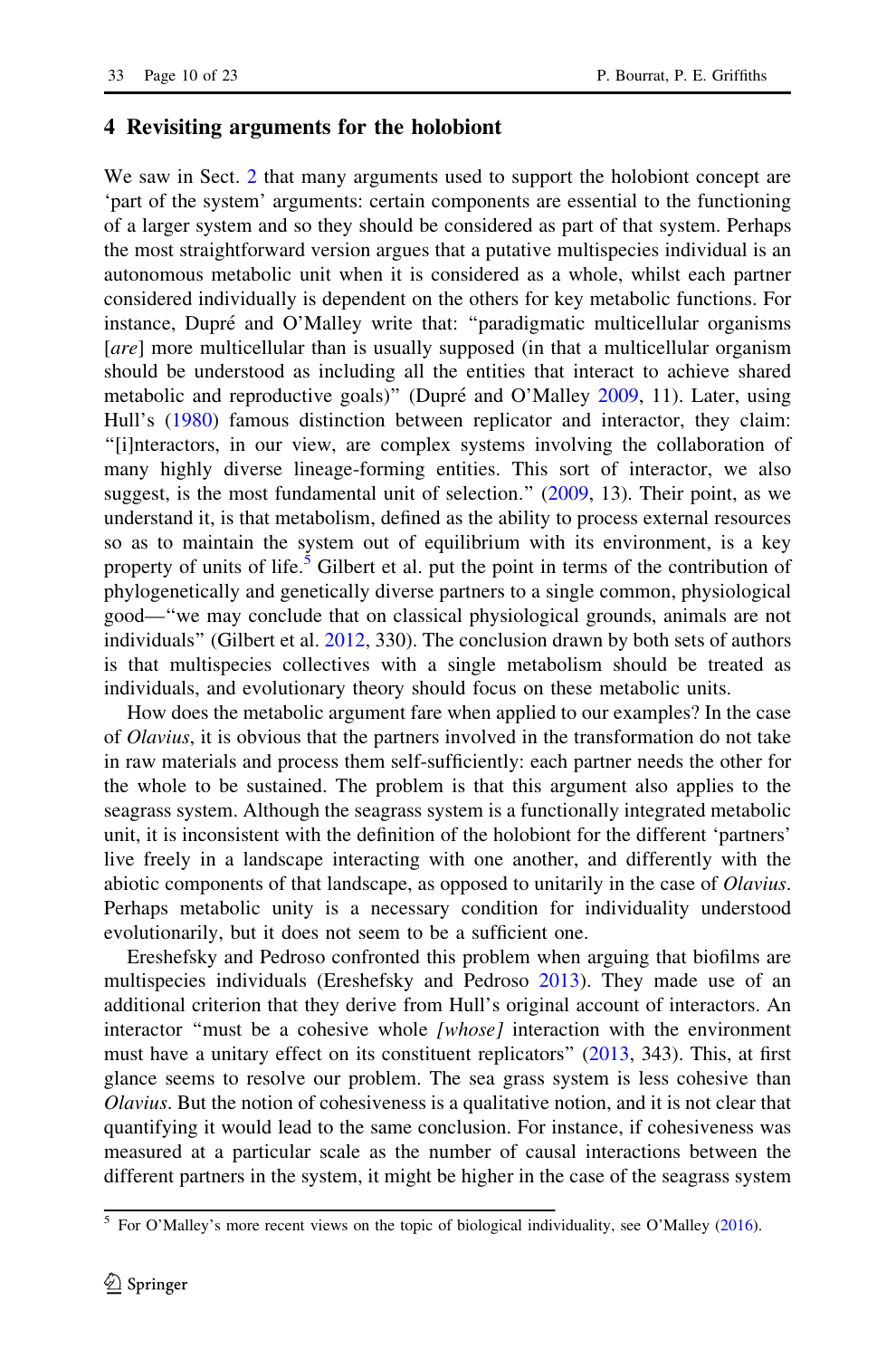than with Olavius. The second idea, that of unitary effect, derives from the literature on the unit of selection (for a systematic review Lloyd [2012\)](#page-21-0). It seems clear that in both cases each partner is necessary for the perpetuation of the whole system, so the unitary effect criterion is met in both cases. If it is possible that there will exist a difference in specificity between the partners in the different systems, in the current state of the research, this question cannot yet be answered. Note also that the notions of 'unitary effect' or 'unit of selection' are as vague as 'cohesiveness' if not quantified. Thus, although the notion of an interactor is useful in certain contexts within evolutionary theory (Godfrey-Smith [2000\)](#page-20-0), it is of very limited value in deciding whether a multispecies entity is an individual in its own right. These remarks should not be read as a criticism of Ereshefsky and Pedroso, who are fully aware that the notion of interactor is not satisfactory as it stands and work to add precision to the concept. Our proposal at the end of this paper follows the direction they have initiated.

The *developmental* argument for considering the holobiont as an individual closely parallels the metabolic argument. It also closely resembles earlier arguments for 'Developmental Systems Theory' (Griffiths and Gray [1994\)](#page-20-0). Many aspects of metazoan development cannot be completed in the absence of symbiotic bacteria, as evidenced by abnormal development in gnotobiotic ('germ-free') experimental organisms.<sup>6</sup> These essential microbial interactants are sometimes acquired through evolved, exogenetic heredity mechanisms. These facts are thought to show that ''[w]e are not individuals from the viewpoint of developmental biology'' (Gilbert et al. [2012](#page-20-0), 328). How does this argument fare when applied to our examples? From the biology of the two systems, which we detailed in the previous section, it is clear in each case that each partner strongly depends on the others and that removing one partner would lead to the demise of the system.<sup>7</sup> It seems to us that there is a critical distinction between the claim that ''[m]icrobial symbionts appear to be a normal and necessary part of the life cycle'' (Gilbert et al. [2012,](#page-20-0) 328) and the claim that microbes are part of the evolved developmental system. Gilbert himself has elsewhere stressed that development is an ecological process, in which developmental systems are designed in the expectation that the environment will provide highly specific inputs to the developmental process (Gilbert and Epel [2015](#page-20-0)). One of the examples used by Gilbert and Epel is the role of kairomones—chemical traces of predators—in the development of water fleas (Daphnia pulex). The fact that Daphnia have evolved developmental mechanisms that need chemical inputs from predators does not mean that there is a flea-predator holobiont. The facts about development adduced in support of the holobiont concept are, we will argue below, only apposite when additional conditions are met, conditions that suggest that the collective is acting as a cohesive unit of evolution.

<sup>&</sup>lt;sup>6</sup> While the adjective gnotobiotic is often used to refer to germ-free animals, it is a more inclusive term that refers to situations where we know all the microorganisms on or in an organism, including cases where there are none at all (see Rooks and Garrett [2016](#page-22-0), Box 2).

 $<sup>7</sup>$  As pointed out by the Staffan Müller-Wille, one difference between the two systems might be in the</sup> specificity of associations between the partners. As mentioned earlier, this question remains an empirical one.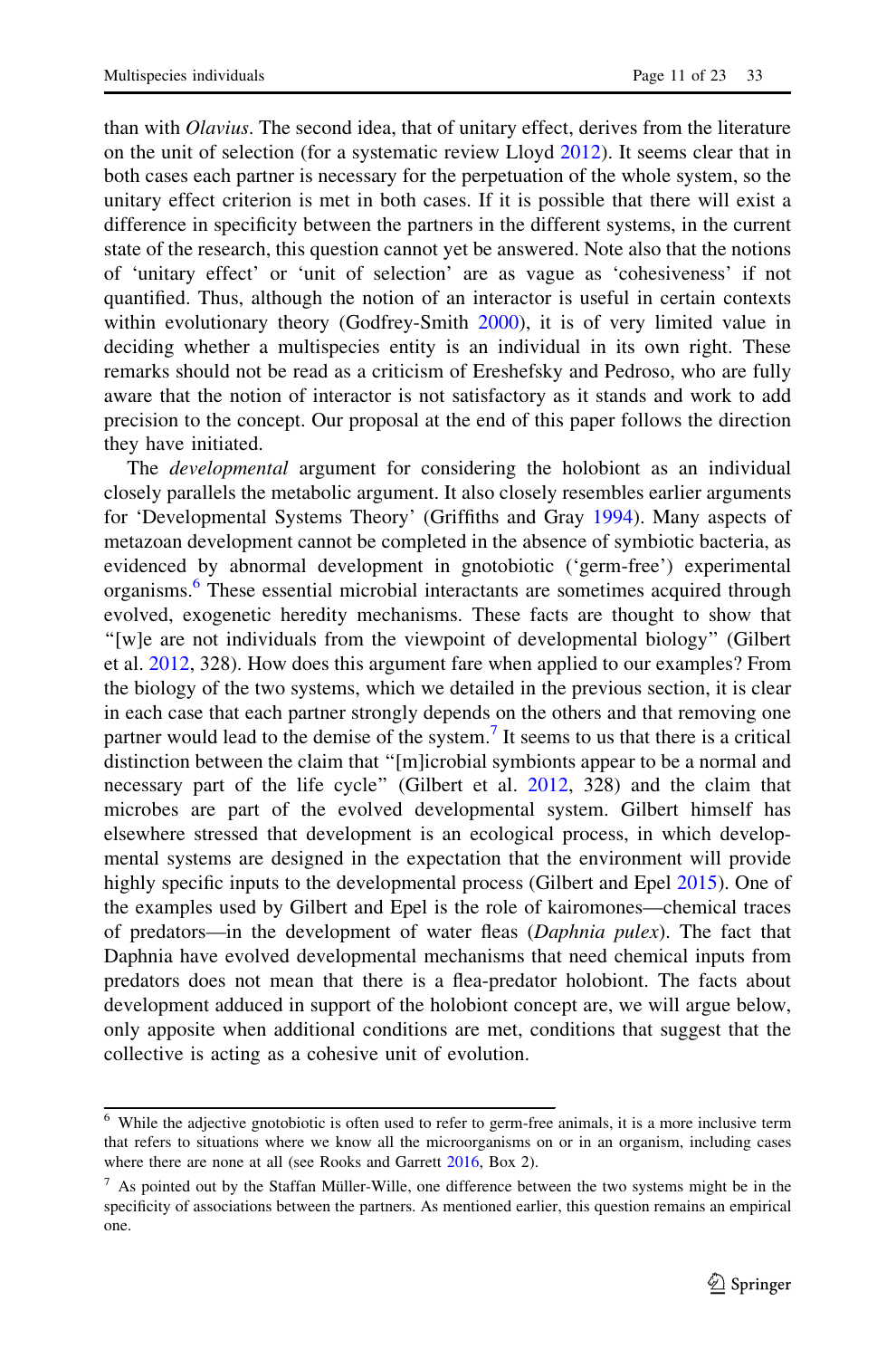Another argument for considering a holobiont as an individual is immunological. Gilbert and collaborators propose that the immune system of a holobiont discriminates in two ways (Gilbert et al. [2012](#page-20-0); see also Gilbert [2014\)](#page-20-0). Not only does it discriminate cheaters from non-cheaters within the host, but, more importantly for Gilbert et al., it accepts some genetic lineages and excludes others, rather than excluding all other genetic lineages from the host. Gilbert and collaborators speculate that the immune system of the host is an adaptation of the holobiont when they write:

The immune system has learned through evolution which organisms to exclude and kill, and which organisms to encourage, allow entry, and support. If accepted, the symbiont can mutually participate in development and physiological processes. Moreover, it can help mediate the holobiont's response to other organisms, effectively becoming self. (Gilbert, Sapp, and Tauber [2012](#page-20-0), 333)

The mechanism proposed by Gilbert et al. is one of assortative interaction, which has long been recognized to be one means by which substantial between-group variation in fitness can occur (Wilson and Dugatkin [1997](#page-22-0)). Thus, this immunological argument fits squarely with classical models of group selection. Ecosystems like the seagrass community can in fact be quite selective in who they admit as members. Although we are not aware of research that will allow us to directly compare the seagrass system to the *Olavius* community in this respect, many organisms secrete substances into their environments to change the composition of their ecological communities in an adaptive manner, a phenomenon known as 'allelopathy'. For example, marine algae release chemicals that suppress some planktonic species but not others (Schwartz et al. [2016](#page-22-0)). The difference between these ecological interactions and cases in which immune integration (or assortative interaction more generally) represents an emergent level of individuality must be sought elsewhere.

The various 'part of the system' arguments reviewed in this section do not permit us to distinguish the two systems. This might not represent a problem if individuality is studied from a purely metabolic, developmental or immunological perspective, and if the proponent of that perspective is prepared to admit the seagrass system and similar ecosystems as individuals. From an evolutionary perspective, however, there are good reasons to distinguish the two cases, as we will see in the next section. 'Part of the system' arguments do not distinguish them and so fail as an approach to evolutionary individuality. In the next section we review the wider literature on the definition of biological individuality and the evolution of individuality in order to locate the additional resources needed to clearly distinguish our two examples.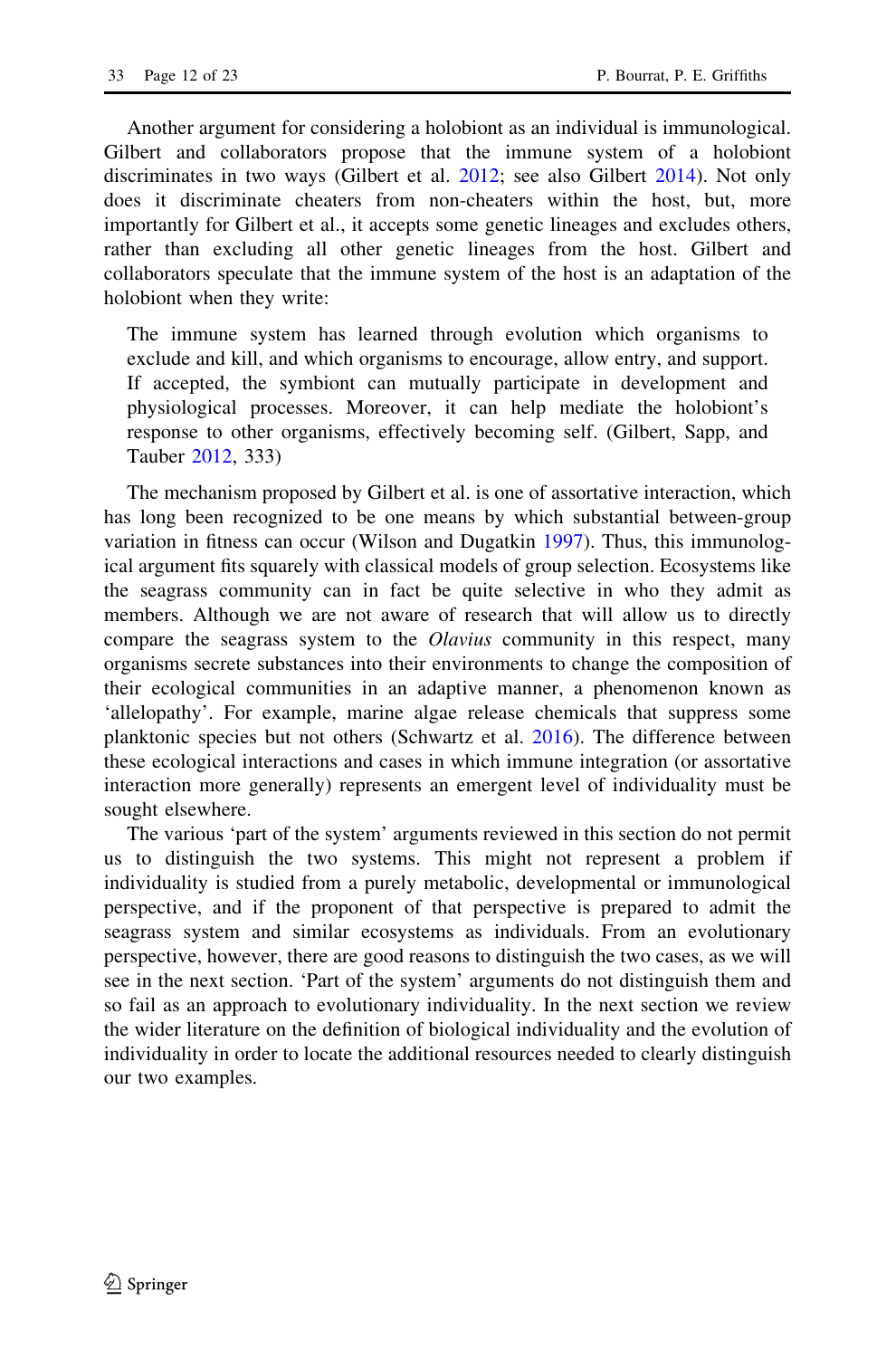## <span id="page-12-0"></span>5 The philosophy of biological individuality

Biological individuality has received considerable attention in recent philosophy of biology. In the last 5 years no less than four edited collections on the topic have been published (Bouchard and Huneman [2013](#page-19-0); Calcott and Sterelny [2011;](#page-20-0) Guay and Pradeu [2015](#page-21-0); Lidgard and Nyhart [2017\)](#page-21-0). This in itself is not surprising, for theoretical biology needs a well-defined concept of individuality (Clarke [2013](#page-20-0)). For example, individuality is at the heart of evolutionary theory (Hull [1980;](#page-21-0) Pepper and Herron [2008\)](#page-22-0). When evolutionary biologists talk about populations they typically mean population of individuals. When fitness is defined as expected number of offspring, it is assumed that we can identify individual offspring. Thus, without clear criteria of individuality, standard evolutionary theory is in trouble (Clarke [2013;](#page-20-0) see also Van Valen [1989](#page-22-0)). But on surveying the literature it becomes clear that there is no consensus on how to define and identify individuality (Clarke [2010,](#page-20-0) [2013;](#page-20-0) Pepper and Herron [2008](#page-22-0)). Instead, there are several competing proposals, most of which are admitted even by their proponents to be tentative and in need of further refinement.

Nevertheless, there are some common elements in several of the more influential attempts to define individuality, such as Godfrey-Smith ([2009\)](#page-20-0) and Queller and Strassmann [\(2009](#page-22-0)). Godfrey-Smith ([2009,](#page-20-0) 95) proposes three criteria: the existence of a bottleneck stage during the life cycle of the collective marking generations at that level, the existence of reproductive specialization (germ/soma lines or some equivalent), and overall integration of the collective. Queller and Strassmann [\(2009](#page-22-0)) propose that the hallmarks of individuality are a high level of cooperation and a lack of conflicts between the parts that make up the collective. The underlying idea for both is that individuality at some level of biological organisation requires adaptation to occur at that level of organization without disruption from a lower level. Also, rather than being all or nothing criteria, the parameters proposed by Godfrey-Smith and Queller and Strassmann are quantitative ones, leading one group of cells to be more or less a biological individual than another group. The higher the value of each parameter, the more that case is a paradigmatic case of individuality.

One reason individuality has taken centre stage in recent philosophy of biology is the evolution of the group selection debate. In the 1960s, 70s and 80s the main question was whether groups can be units of selection and if so, how prevalent group selection is in nature. It was broadly agreed that group selection is possible but rare. But group selection resurfaced in the 1990s and 2000s when the idea that eukaryotic cells have their origins in groups of prokaryotic cells forming endosymbioses (Margulis [1970\)](#page-21-0), and that multicellular organisms have their origins in groups of unicellular organisms. What were previously thought to be paradigmatic cases of individual-level selection came to be seen as the result of earlier selection processes at the level of groups of cells (Griesemer [2000;](#page-20-0) Maynard Smith and Szathmary [1995](#page-21-0); Michod [1999](#page-21-0); Okasha [2006](#page-21-0)). The question of whether groups are levels or units of selection, which can be found in the work of Lloyd [\(1988](#page-21-0)) or Wade ([2016\)](#page-22-0) among others (for a systematic review see Lloyd [2012](#page-21-0)), has progressively been replaced by the question the emergence of new levels of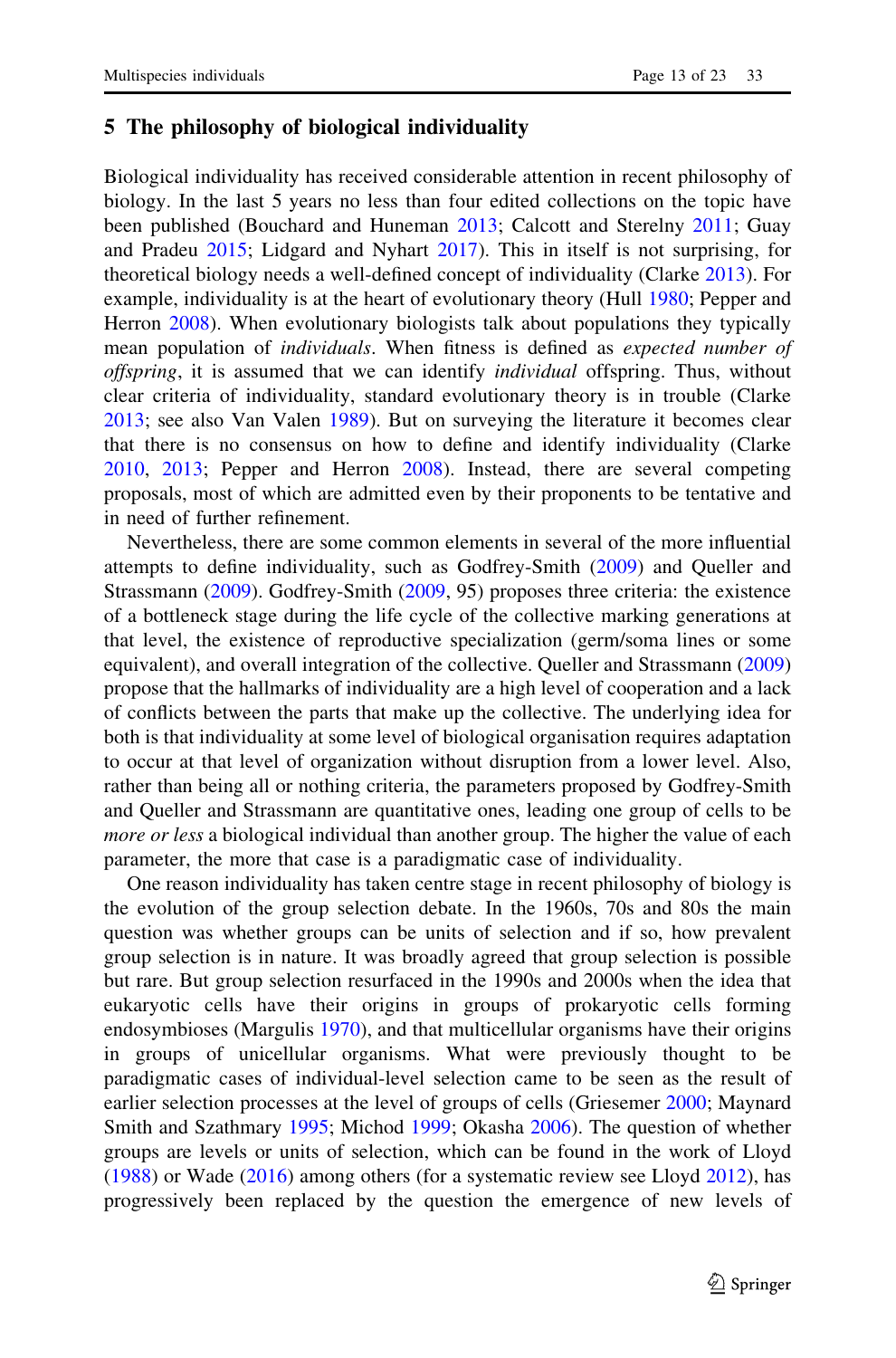individuality by a process of selection at a higher level of individuality. Much work since then has been dedicated to the so called 'major transitions in evolution', or as they are now usually called, 'evolutionary transitions in individuality' (ETIs) in which the explanatory target is the transition from a group of particles to a collective that is an individual in its own right (for recent reviews of the literature see O'Malley and Powell [2016](#page-21-0); Szathmáry [2015](#page-22-0)).

Much of the literature on ETIs focused on transitions in which the higher level entity resulting from the transition is both unquestionably an individual and results from the cooperation of partners with a recent common origin, or what Queller [\(1997](#page-22-0)) calls 'fraternal transitions'. Attempts to understand the processes underlying fraternal ETIs have used models systems that either did not transition (and are not expected to transition) or did fully transition. Although no actual transition in progress is observed, the idea is that systems of these two kinds, located on either side of a transition, can give insights into the process.

An illustration of the first kind of model is Rainey and collaborators, with the Wrinkly Spreader strain of the bacterium *Pseudomonas fluorescens* (Hammerschmidt et al. [2014;](#page-21-0) Rainey and Kerr [2010;](#page-22-0) Rainey and Rainey [2003\)](#page-22-0). Wrinkly Spreader is able to produce a polymer that gives the population a selective advantage by allowing them to form a mat at the surface of water. Bacteria in the mat get more oxygen than when swimming in the milieu but they incur the cost of producing the polymer that supports the mat. The system is sensitive to cheating: mutants that benefit from the mat but do not produce the polymer inevitably arise and grow. This ultimately leads to the collapse of the mat. A new mat can, however, be produced in some cases if some of the bacteria not trapped in the old mat (presumably because they did not produce the polymer) mutate in the reverse direction and start producing the polymer. Wrinkly spreader has not and is not expected to transition to multicellularity, but it seems to be hovering on the edge.

An illustration of the second kind of model is the work of Michod and his collaborators with Volvox (Herron et al. [2009](#page-21-0); Michod [1999,](#page-21-0) [2005](#page-21-0)). Volvox is a genus of multicellular algae with some species in which individuals consist of a very small number of cells. Their transition from uni- to multicellularity is estimated to have occurred around 200 million years ago (Herron et al. [2009\)](#page-21-0). Although *Volvox* has transitioned from a unicellular organism to a multicellular one, because different Volvox species have different numbers of cells with different degrees of specialisation (division of labour, presence or absence of cells sensitive to light, etc.), the genus Volvox as a whole can be used as a model of stages in a fraternal transition.

More recently another form of ETI, which Queller ([1997\)](#page-22-0) calls an 'egalitarian' transition, has received attention. In egalitarian transitions, partners have very different evolutionary origins and bring to the collective different functions. A classic example of egalitarian transition is the endosymbiotic origin of eukaryotic cells in which one prokaryotic cell engulfed another (in some lineages this process has been repeated more than once). The case of eukaryotic cells is a clear example of a transition in individuality, but several authors have proposed that collectives of particles with more fuzzy boundaries than the eukaryotic cell, and which would traditionally be considered as two or more symbiotic partners, may be individuals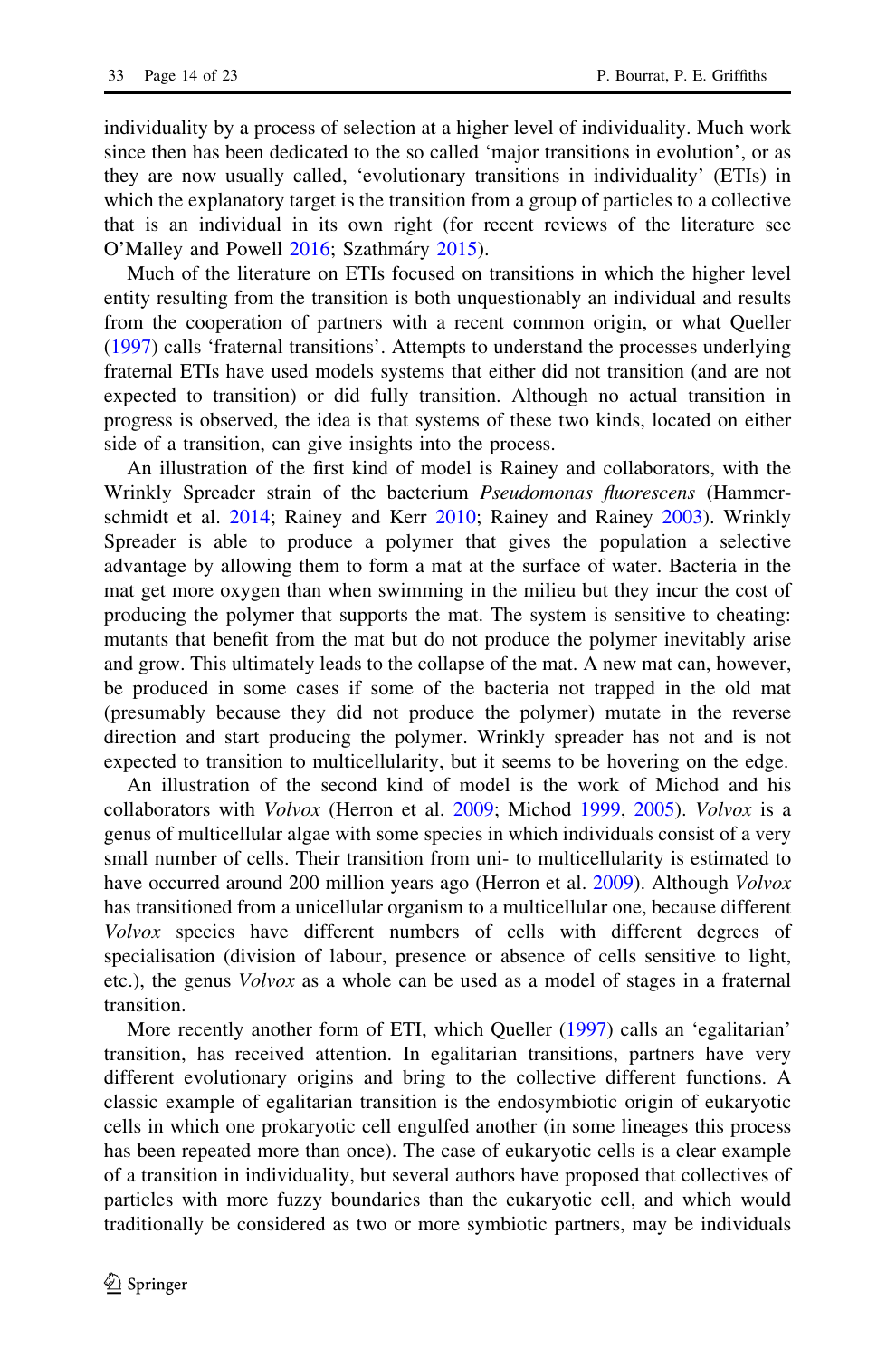(Bordenstein and Theis [2015;](#page-19-0) Dupré and O'Malley [2009](#page-20-0); Ereshefsky and Pedroso [2013;](#page-20-0) Gilbert [2014;](#page-20-0) Gilbert et al. [2012](#page-20-0); Mandrioli and Manicardi [2013;](#page-21-0) Singh et al. [2013\)](#page-22-0). For example, Ereshefsky and Pedroso [\(2013](#page-20-0)) propose that multi-species communities of bacteria, such as biofilms, can be considered as individuals in their own right.<sup>8</sup> Similarly, some authors have argued that the gut microbiome is a human organ or organ system (e.g., Baquero and Nombela [2012](#page-19-0); Brown and Hazen [2015;](#page-20-0) Possemiers et al. [2011](#page-22-0)). The holobiont concept that we encountered at the beginning of this paper belongs to this tradition.

The idea of a multi-species individual that we introduced in Sect. [2](#page-3-0) can now be defined in a new way. A multispecies individual is what emerges in a successful egalitarian ETI (for a convergent view see Estrela et al. [2016](#page-20-0)). Seen in this light our attention is directed away from the functional integration ('part of the system') arguments for multi-species individuals that fail to distinguish multispecies individuals from ecological communities, as we saw in Sect. [3.](#page-5-0) Instead, our attention is directed to the conditions that are required for an evolutionary transition in individuality.

The influential accounts of those conditions that we discussed above (Queller and Strassmann [2009](#page-22-0); Godfrey-Smith [2009\)](#page-20-0) were devised to deal with the evolution of paradigm biological individuals, such as metazoans, metaphytes and multicellular fungi. They are harder to apply to cases in which individuality arises from a symbiosis between two or more unequal partners (Godfrey-Smith [2015\)](#page-20-0). But the underlying idea remains valuable: if there is to be a new level of biological individuality, then adaptation must be possible at the level of the collective without disruption from a lower level. The functional integration between different species that has been used to defend the 'holobiont' concept is only significant when it is packaged into distinct units and that packaging forces changes in fitness of one partner to lead to a proportionate change in fitness in its partners on evolutionary timescales, or in other words, when the fitness of partners is aligned.

#### 6 Why is Olavius a convincing multispecies individual?

As mentioned earlier the *Olavius* system is a holobiont while the seagrass system is not. But the arguments we reviewed were unsuccessful in finding a significant difference between the two cases. We can legitimately ask whether the distinction made by the holobiont-as-unit-of-evolution proponents is not merely based on intuition. Perhaps the worm system fits our stereotype of a biological individual better than the seagrass system, but there is no theoretically significant difference between them. For example, perhaps the intuition is driven by the fact that all the bits of the *Olavius* system are biotic whilst some bits of the seagrass system are abiotic (for instance, the sediment.) This could explain why the *Olavius* and the seagrass systems produce different intuitions but it would not provide good theoretical grounds in which to anchor a concept of individuality.

Although see the recent arguments against this view by Clarke ([2016\)](#page-20-0).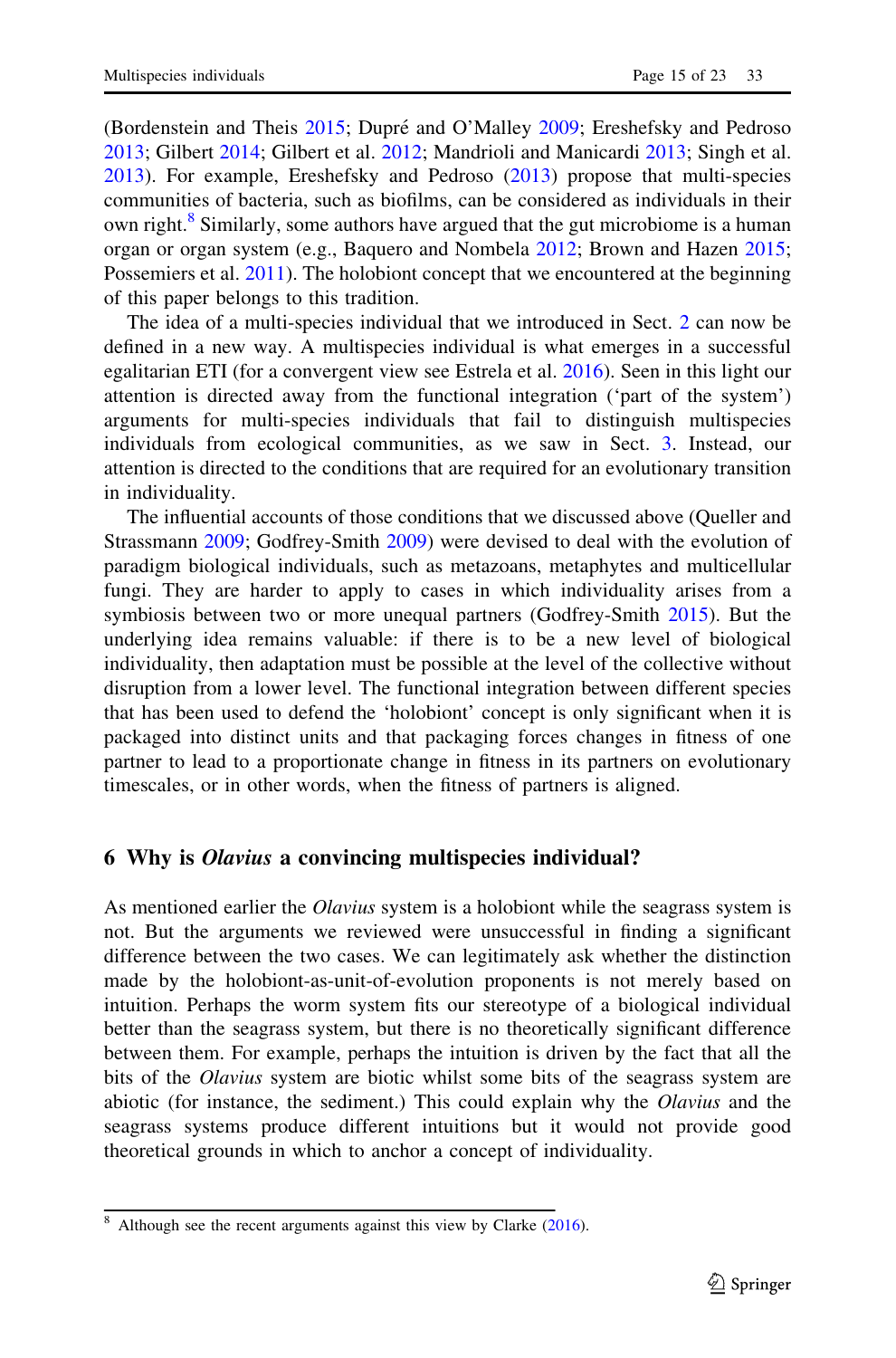Another obvious difference between the two systems is the sheer physical scale of what appears, intuitively, to be a single instance of each system. Although the metabolic pathways for both the seagrass system and the *Olavius* system occur at the same scale, what is considered as one instance of the seagrass system is something much larger than one instance of the Olavius system. A single Olavius worm and its symbionts is one multispecies individual, whereas a whole area of seabed in which the seagrass and its symbionts grow seems to be one multispecies individual if anything is in this case. We believe this intuitive difference in scale is a superficial manifestation of a difference in what we call *fitness boundedness* between the two systems and that fitness boundedness is a theoretically significant property.

We suggest that fitness boundedness can be captured by something like the following criterion, drawing on several recent proposals in the biological literature (see for instance Douglas and Werren [2016](#page-20-0); Estrela et al. [2016](#page-20-0); Moran and Sloan [2015\)](#page-21-0). We also suggest this 'fitness alignment criterion' provides a good explication of the idea of 'unitary effect' proposed by Ereshefsky and Pedroso ([2013\)](#page-20-0), and indeed of the notion of unit of selection more generally.

(Fitness Alignment) Considering both a spatial and temporal scale at which an ensemble can be divided into units, the higher the probability that manipulating properties of one unit reliably leads to effects of the same magnitude and direction on the realized fitness of all the partners and only the partners constituting that unit at the temporal scale considered, the more highly each unit scores on individuality.

The fitness alignment criterion has two uses. First, it allows us to decide whether, given one particular unit, this unit is fitness bounded and is effectively a way to detect when a system has what Clarke's ([2013\)](#page-20-0) calls demarcation mechanisms.' Clarke defines these as ''any mechanism that increases or maintains the capacity of an object to undergo between-object selection'' [\(2013](#page-20-0), 424). For instance, spatial boundedness between different units, thanks to a cuticle or membrane, might be one way to produce a unitary effect of the manipulation of one component on the whole unit. But spatial boundedness is not the only way fitness boundedness might be realised (Hull [1992](#page-21-0); Sober [1991\)](#page-22-0). We mentioned earlier that assortative interaction is one way by which variation between groups might emerge and be maintained. Groups can be spatially overlapping without interacting and consequently fitnessbounded units might exist with a low degree of spatial boundedness.

Second, in the absence of a candidate unit of individuality, the criterion allows us to discover, by varying the components of a unit and observing the effects on fitness, whether some units are more fitness bounded than another, and consequently score higher on individuality. In other words, the fitness alignment criterion is an indicator of fitness-boundedness or evolutionary individuality.<sup>10</sup>

<sup>&</sup>lt;sup>9</sup> For a discussion on the mechanisms by which partners of a multispecies unit might align their fitness see O'Malley [\(2016](#page-21-0)).

<sup>&</sup>lt;sup>10</sup> This criterion can be linked to the notion of groups as equivalence classes of individuals proposed by Godfrey-Smith [\(2006](#page-20-0), [2008\)](#page-20-0).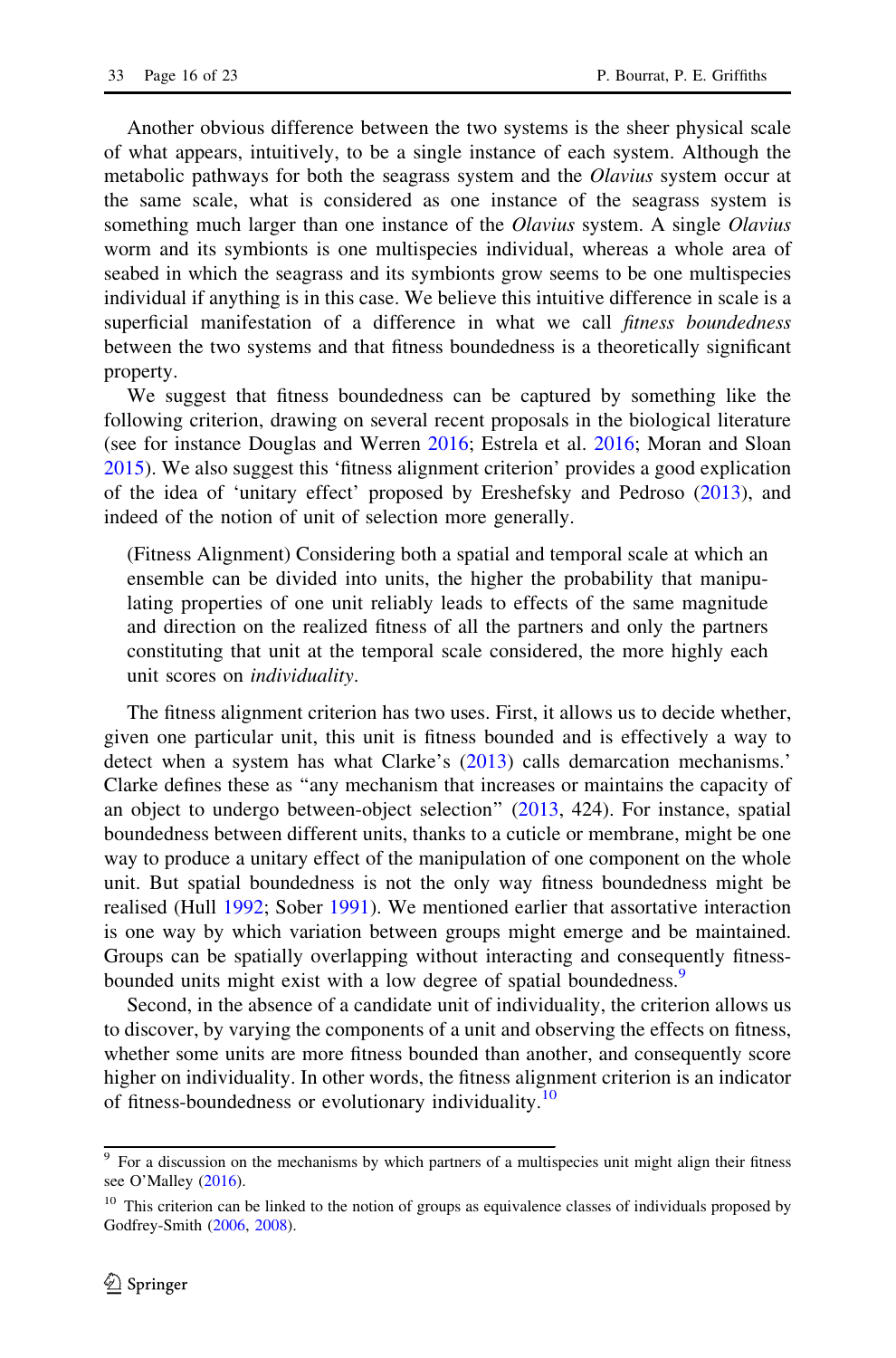Several further points should be noted about the fitness alignment criterion. First, as stated, the criterion could be satisfied at different spatio-temporal scales. This leads to a 'nested' view of individuality where an individual at a higher level and over a long time scale can contain a population of individuals at a lower level and over a shorter timescale. This is a view which is in some respect similar to the one proposed by Godfrey-Smith [\(2009](#page-20-0)). The importance of taking time scales into consideration for measures of fitness, especially in the context of ETIs, has been pointed out in Bourrat [\(2015b](#page-19-0), [c\)](#page-20-0). Second, by 'fitness' we means something more general than 'reproductive output'. A limit case of difference in fitness might be a case of difference in persistence between the units compared. For more on the concept of persistence and its relation to evolutionary concepts such as fitness and heritability see Bouchard [\(2008](#page-19-0), [2011](#page-19-0)) and Bourrat [\(2014](#page-19-0), [2015a\)](#page-19-0). Note also that fitness refer here to a property of the candidate unit, that is 'absolute fitness', not a population relative property such as 'relative fitness'

Third, the criterion is compatible with the view that individuality comes in degrees in two respects. Individuality might come in degrees in the sense that not all pairs of partners in a consortium need to have the same level of fitness alignment with one another. Individuality might also come in degrees in the sense that the fitness is more or less aligned over shorter or longer timescales. This leads us to our fourth remark which is that, as noted by Moran and Sloan [\(2015](#page-21-0)), even in cases where there is strong integration between the partners, conflict might still arise, as when unicellular symbionts become pathogens. For an example with nitrogen-fixing bacteria which also demonstrates the complex interaction between mutualistic and patristic strategies in a single system see Denison and Kiers ([2004\)](#page-20-0). Perhaps the most extreme version of this criticism is found in Douglas and Werren ([2016\)](#page-20-0). Approaching the holobiont concept from an evolutionary perspective, they argue that the notion of 'holobiont' is too restrictive as it ''is concerned with cooperative and integrative features of host-microbe systems to the exclusion of other kinds of interactions, including antagonism among microorganisms and conflicts between host and microbial partners''. Although we agree with their general approach, we believe they demand too strict a fitness alignment between partners. Although focusing on conflict is important, conflicts are pervasive even in entities that we regard as paradigmatic individuals. Our criterion, by having the form of a 'test', not only recognises the importance of conflicts, but also their short-term evolutionary consequences. When conflicts arise but all the partners are ultimately 'in the same boat', there is still scope for individuality. When at least one of the partners can escape the boat, and thus break the link between its fitness and that of its partners, there is less scope for individuality.

We now proceed to show that the fitness alignment criterion can discriminate between the *Olavius* and the seagrass systems. Let us start with the *Olavius* system. Manipulating a character of a unit would certainly affect the fitness of all the partners of a unit with the same or a very similar magnitude and in same direction. To see this, imagine for instance that we substitute one strain of sulphate-reducing bacteria by a mutant strain unable to reduce sulphate to sulphide as efficiently as before. This manipulation would reduce the fitness of every partner in the symbiosis after one generation of the worm. Depending on the strictness of the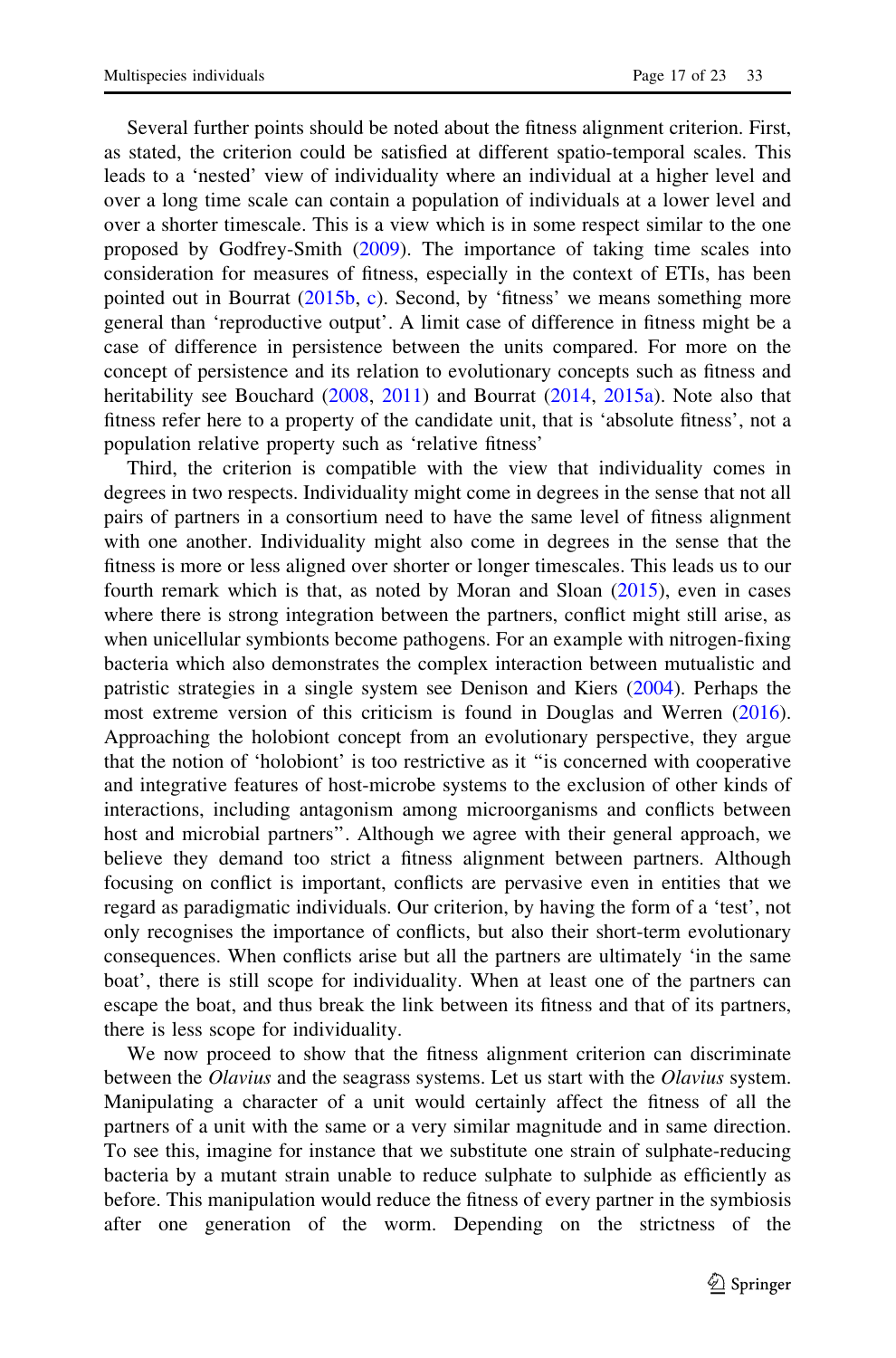interdependence of each partner on the others, that is the ability of one or some of the partners to tolerate the diminution or absence of the function of the other partners in the maintenance and reproduction of the unit, the manipulation might lead to effects of different magnitude and direction on the fitness of each partner. That said, the evidence we presented suggests that a partial fitness interdependence between the different partners, what Douglas and Werren [\(2016](#page-20-0)) call 'partner fidelity', exists. In fact, as we noted earlier, genital pads are adaptations that permit the vertical transmission of some of the symbionts from parents to offspring. From recent work on *Olavius algarvensis*, it appears that most symbionts are transmitted vertically, while horizontal transmission occurs occasionally only (Schimak [2016\)](#page-22-0). We therefore consider that by our fitness-alignment criterion the *Olavius* system scores relatively high on individuality.

We can now see why Rosenberg and Zilber-Rosenberg included in their list of key arguments for the holobiont concept, that ''[n]ot only the host genome but also the microbiome can be transmitted between generations with reasonable fidelity and thus maintains the unique properties of the holobiont'' (Rosenberg and Zilber-Rosenberg [2016](#page-22-0), 1). Their formulation is, however, ambiguous between a process that brings the same set of species together in each generation and a process that ties specific lineages of each species together. It is only the latter process that will promote adaptation at the collective level, and it is more likely to happen when individual symbioses are fitness bounded.

Things are rather different with the seagrass system since applying the fitness alignment criterion to units of this system at various spatial and temporal scales, seems to offer no reason to believe that a manipulation would, in general, lead to a similar magnitude and direction of fitness effect on each partner. Performing the same manipulation that we described for the *Olavius* case would certainly be expected to temporarily reduce the fitness of each partner in the unit of the system on which we perform the intervention. This is because the manipulation would entail that the sulphide-oxidizing bacteria surrounding the mutant sulphate-reducing bacteria would have less food, which would also affect the bivalves. That said, because each partner in this unit also depends on other units of the system, we would expect considerable variation in the magnitude and direction of the effects on the fitness of the different partners of the focal unit. Some partners would suffer a lot from the manipulation while others would be almost unaffected. Only if there are mechanisms that prevent the effects of manipulating the character of one unit to have different (or dissimilar) effects on sub-unit entities within and outside that unit can the fitness of the different partners be kept aligned. One obvious way this can be realised is by the existence of a physical boundary separating all the partners of a unit from an external milieu. However, as we mentioned earlier, this is not be the only way. Other forms of assortative interaction can be drivers of individuality (Clarke [2013](#page-20-0); O'Malley [2016\)](#page-21-0).

The alignment of fitness between partners in the seagrass system probably differs as we change the spatial and temporal scale of the units. We might expect the highest level if we treated each entire contiguous stretch of sea-grass meadow as a unit. Nevertheless, even here the extent to which the fitness of every partner is affected equally by manipulating one partner seems unlikely to equal that in a single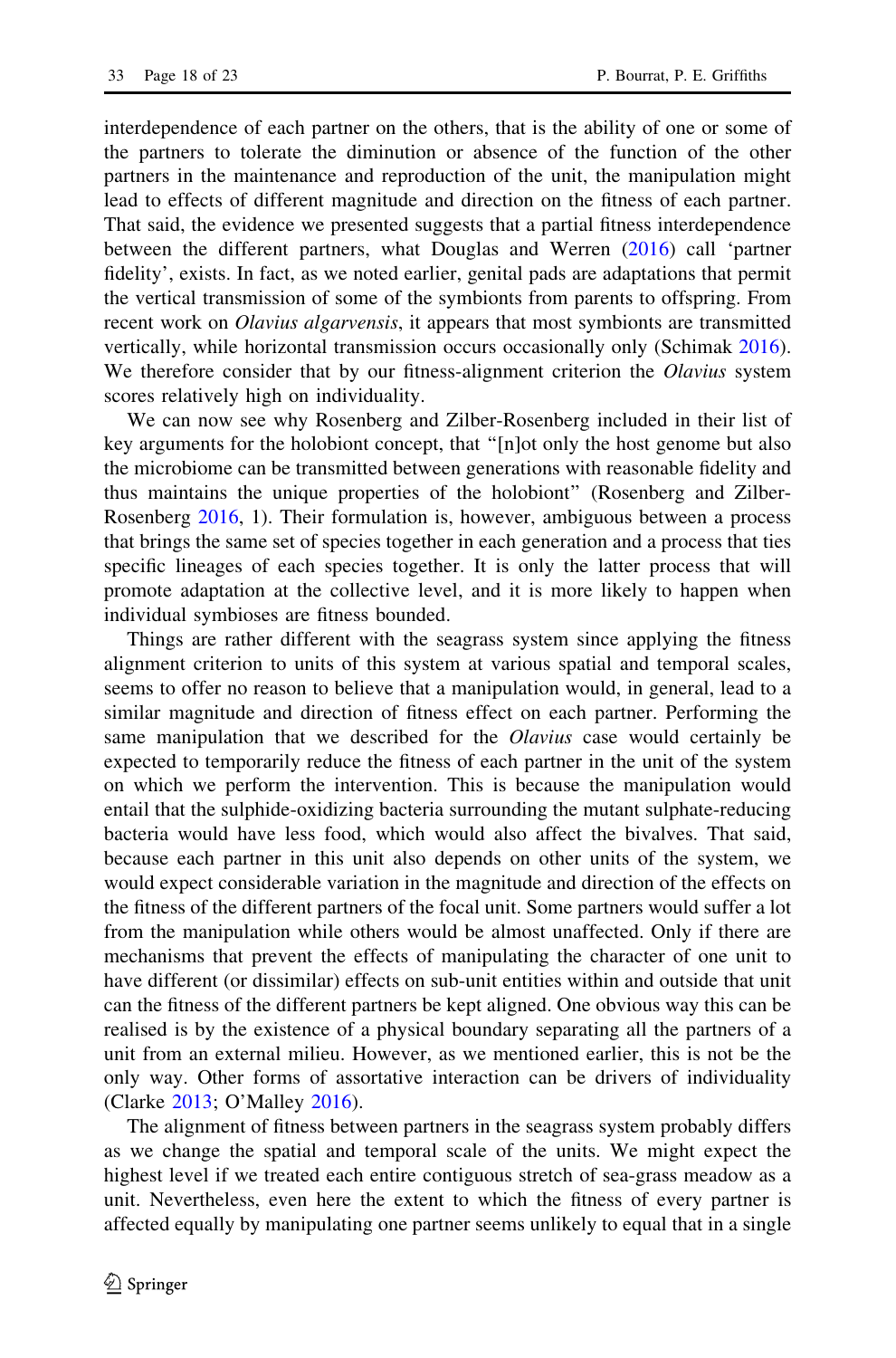Olavius worm system. Furthermore, it seems likely that the fitness alignment between the different partners would be lower when considering the complete seagrass system, rather than the bivalve and its symbionts as a unit independently from the seagrass. The bivalve and its endosymbionts alone might have a comparable score to the Olavius system, depending on issues such as fidelity of partner transmission.

Our comparison of the Olavius and seagrass systems suggests that functional integration between multiple species is not significant unless it leads to an alignment of the fitness of the different partners involved in the interaction. Another way to look at this conclusion is as locating the missing step in the 'part of the system' arguments that we criticized above (Sect. [5\)](#page-12-0). Recall that these arguments urge that, because something is essential to the integrity of a system, then it should be considered part of that system. Such arguments, whether physiological, developmental or immunological, are supposed to show that what was previously considered an individual's environment or its ecological interaction partner, is in fact part of a larger individual. We can now see that the extra component needed to complete such an argument is that the 'external' element of the putative new individual is not equally part of many other putative individuals, so that its evolutionary success is linked to one particular putative new individual. When this condition is not met, then 'part of the system' considerations demonstrate only that biological individuals are not autonomous from their surroundings.<sup>11</sup>

## 7 Conclusion

The primary aim of this paper was to criticise an influential class of arguments for the existence and importance of 'multi-species individuals'—biological individuals whose component parts are from different species. As we showed, authors who advance these arguments take biological individuality to include evolutionary individuality. Our criticisms target this class of arguments when they are used in support of *evolutionary* multispecies individuals. We showed that there is a common form to the anatomical, physiological, immunological and developmental arguments for recognising multi-species individuals. They are all 'part of the system' arguments: such-and-such components are essential to the functioning of some larger system, therefore those components are part of that system. We showed that these arguments apply equally to the two systems we presented, the *Olavius* system and the seagrass system. However, although both systems make a living from the same distributed metabolism, only one would generally be considered as a holobiont, that is a new multi-species individual. We concluded that 'part of the system' arguments are not sufficient to establish their intended conclusion, namely that a multi-species consortium is a new evolutionary individual rather than several distinct biological individuals in ecological relationships.

<sup>11</sup> For an extended discussion of how Developmental Systems Theorists can bridge this missing step in the argument, see Griffiths and Stotz [\(2018](#page-21-0)).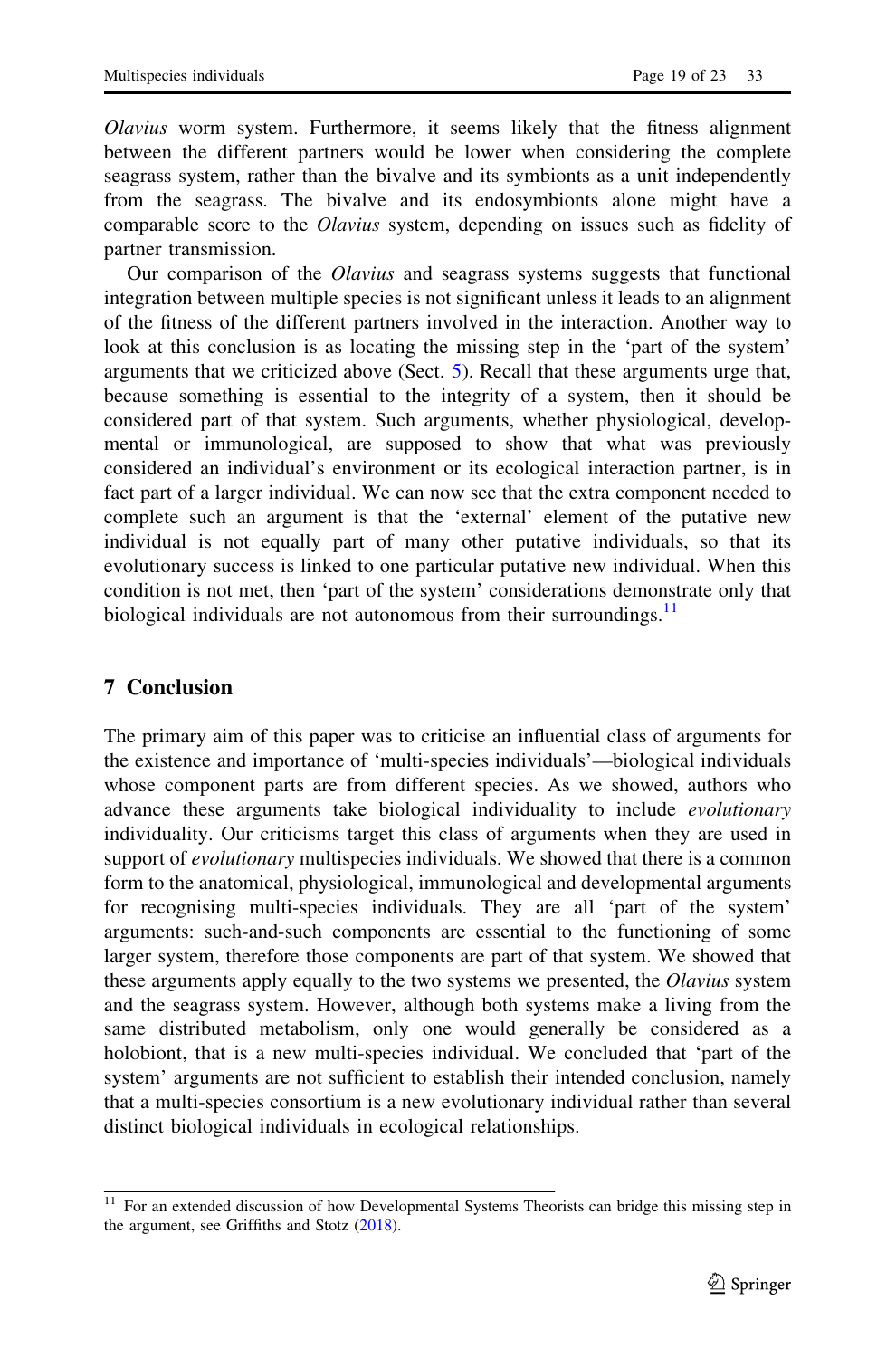<span id="page-19-0"></span>In the later part of the paper we suggested that the evidence concerning anatomical, physiological, immunological and developmental integration marshalled by proponents of multi-species individuality is only relevant when additional conditions are met, conditions that suggest that the multi-species collective is acting as a cohesive unit of evolution. We reviewed the extensive philosophical and scientific literature that identifies this as the real question concerning multi-species individuality and presented a criterion of individuality that draws on this literature, the 'fitness alignment criteria'. We showed that the *Olavius* system satisfies this criterion more convincingly than the seagrass system.

If the arguments presented here are correct, much of the evidence currently presented for the ubiquity and importance of multi-species individuals is simply not to the point, at least unless the issue of biological individuality is firmly divorced from the question of evolutionary individuality. We hope this paper will contribute to shifting the focus of the literature on individuality from findings about anatomical, physiological, immunological and developmental interdependence, however novel and surprising these may be, to concentrate more on documenting the integration of evolutionary interests between partners. This is a trend we can observe in the biological literature on this topic, and which will hopefully soon be seen in the philosophical literature.

Acknowledgements We are thankful to Maxime Ardré, Brett Calcott, Guilhem Doulcier, Andrew Holmes, Arnaud Pocheville, Steven Quistad, Paul Rainey, Karola Stotz and Elena Walsh for their comments on a previous version of the manuscript. We are particularly thankful to Andrew Holmes and Arnaud Pocheville for discussions on this topic. This research was supported under Australian Research Council's Discovery Projects funding scheme (Project DP0878650).

### References

- Baquero, F., & Nombela, C. (2012). The microbiome as a human organ. Clinical Microbiology & Infection, 18, 2–4. [https://doi.org/10.1111/j.1469-0691.2012.03916.x.](https://doi.org/10.1111/j.1469-0691.2012.03916.x)
- Blazejak, A., Christer, E., Rudolf, A., & Nicole, D. (2005). Coexistence of bacterial sulfide oxidizers, sulfate reducers, and spirochetes in a gutless worm (Oligochaeta) from the Peru Margin. Applied and Environmental Microbiology, 71(3), 1553–1561. [https://doi.org/10.1128/AEM.71.3.1553-1561.](https://doi.org/10.1128/AEM.71.3.1553-1561.2005) [2005.](https://doi.org/10.1128/AEM.71.3.1553-1561.2005)
- Bordenstein, S. R., & Theis, K. R. (2015). Host biology in light of the microbiome: Ten principles of holobionts and hologenomes. *PLoS Biology*, 13(8), e1002226. [https://doi.org/10.1371/journal.pbio.](https://doi.org/10.1371/journal.pbio.1002226) [1002226.](https://doi.org/10.1371/journal.pbio.1002226)
- Bouchard, F. (2008). Causal processes, fitness, and the differential persistence of lineages. Philosophy of Science, 75(5), 560–570.
- Bouchard, F. (2011). Darwinism without populations: A more inclusive understanding of the 'survival of the fittest'. Studies in History and Philosophy of Science Part C: Studies in History and Philosophy of Biological and Biomedical Sciences, 42(1), 106–114.
- Bouchard, F., & Huneman, P. (Eds.). (2013). From groups to individuals: Evolution and emerging individuality., Vienna series in theoretical biology Cambridge, MA: The MIT Press.
- Bourrat, P. (2014). From survivors to replicators: Evolution by natural selection revisited. Biology and Philosophy, 29(4), 517–538.
- Bourrat, P. (2015a). How to read 'heritability' in the recipe approach to natural selection. British Journal for The Philosophy of Science, 66(4), 883–903.
- Bourrat, P. (2015b). Levels, time and fitness in evolutionary transitions in individuality. Philosophy & Theory in Biology. [https://doi.org/10.3998/ptb.6959004.0007.001.](https://doi.org/10.3998/ptb.6959004.0007.001)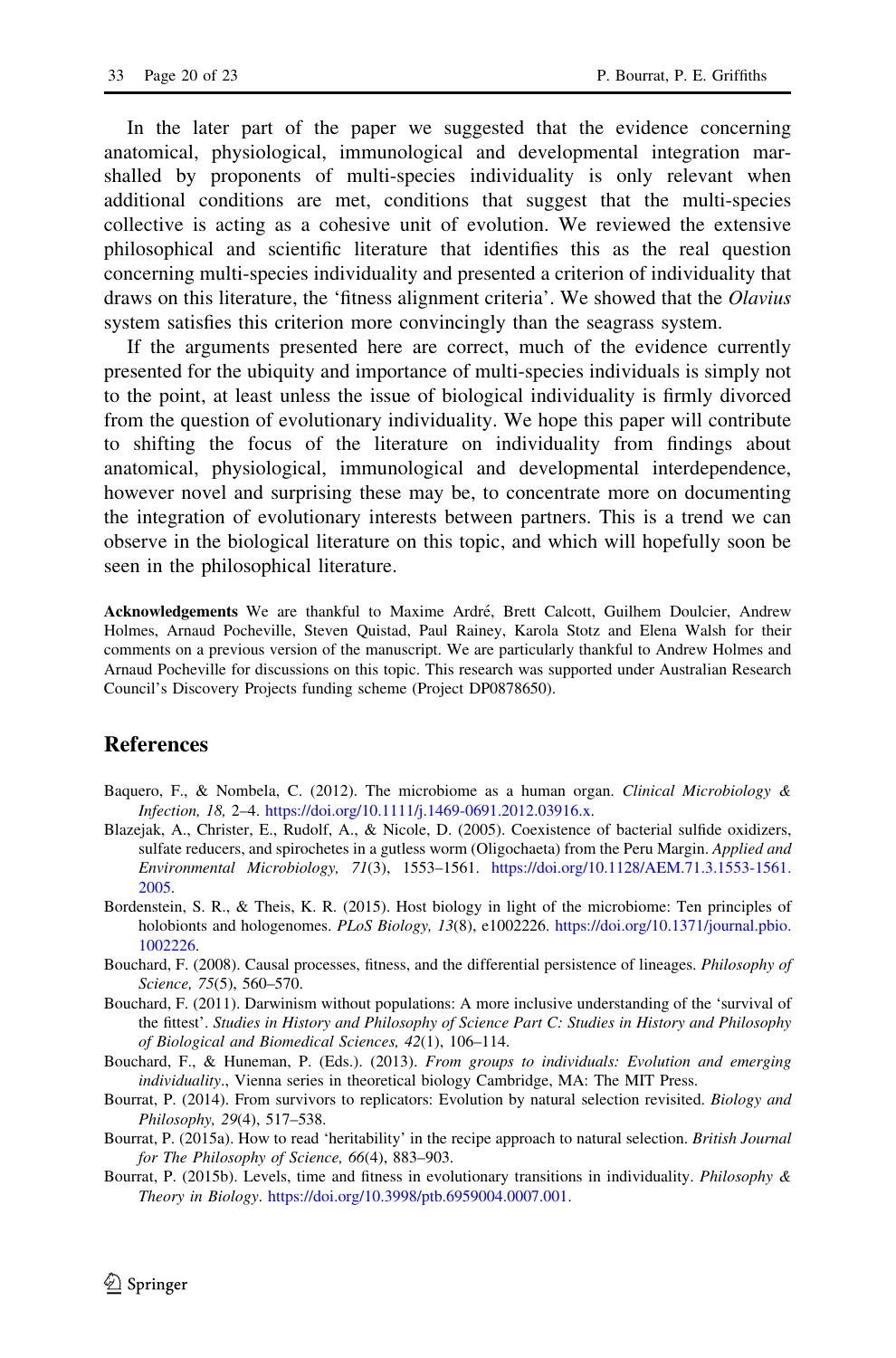- <span id="page-20-0"></span>Bourrat, P. (2015c). Levels of selection are artefacts of different fitness temporal measures. Ratio, 28(1), 40–50. <https://doi.org/10.1111/rati.12053>.
- Brown, J. M., & Hazen, S. L. (2015). The gut microbial endocrine organ: Bacterially derived signals driving cardiometabolic diseases. Annual Review of Medicine, 66(1), 343–359. [https://doi.org/10.](https://doi.org/10.1146/annurev-med-060513-093205) [1146/annurev-med-060513-093205](https://doi.org/10.1146/annurev-med-060513-093205).
- Calcott, B., & Sterelny, K. (Eds.). (2011). The major transitions in evolution revisited., Vienna series in theoretical biology Cambridge, MA: MIT Press.
- Calleja, M. L., Marbà, N., & Duarte, C. M. (2007). The relationship between seagrass (Posidonia Oceanica) decline and sulfide porewater concentration in carbonate sediments. Estuarine, Coastal and Shelf Science, 73(3–4), 583–588. <https://doi.org/10.1016/j.ecss.2007.02.016>.
- Clarke, E. (2010). The problem of biological individuality. Biological Theory, 5(4), 312–325.
- Clarke, E. (2013). The multiple realizability of biological individuals. The Journal of Philosophy, 110(8), 413–435.
- Clarke, E. (2016). Levels of selection in biofilms: Multispecies biofilms are not evolutionary individuals. Biology and Philosophy, 31(2), 191–212. [https://doi.org/10.1007/s10539-016-9517-3.](https://doi.org/10.1007/s10539-016-9517-3)
- Denison, R. F., & Kiers, E. T. (2004). Lifestyle alternatives for rhizobia: Mutualism, parasitism, and forgoing symbiosis. FEMS Microbiology Letters, 237(2), 187–193. [https://doi.org/10.1016/j.femsle.](https://doi.org/10.1016/j.femsle.2004.07.013) [2004.07.013.](https://doi.org/10.1016/j.femsle.2004.07.013)
- Douglas, A. E., & Werren, J. H. (2016). Holes in the hologenome: Why host-microbe symbioses are not holobionts. MBio, 7(2), e02099. <https://doi.org/10.1128/mBio.02099-15>.
- Dubilier, N., Blazejak, A., & Rühland, C. (2005). Symbioses between bacteria and gutless marine oligochaetes. In J. Overmann (Ed.), Molecular basis of symbiosis (pp. 251–275)., Progress in molecular and subcellular biology 41 Berlin: Springer. [https://doi.org/10.1007/3-540-28221-1\\_12.](https://doi.org/10.1007/3-540-28221-1_12)
- Dubilier, N., Mülders, C., Ferdelman, T., de Beer, D., Pernthaler, A., Klein, M., et al. (2001). Endosymbiotic sulphate-reducing and sulphide-oxidizing bacteria in an oligochaete worm. Nature, 411(6835), 298–302. <https://doi.org/10.1038/35077067>.
- Dupré, J., & O'Malley, M. A. (2009). Varieties of living things: Life at the intersection of lineage and metabolism. Philosophy & Theory in Biology. [https://doi.org/10.3998/ptb.6959004.0001.003.](https://doi.org/10.3998/ptb.6959004.0001.003)
- Ereshefsky, M., & Pedroso, M. (2013). Biological individuality: The case of biofilms. Biology and Philosophy, 28(2), 331–349. [https://doi.org/10.1007/s10539-012-9340-4.](https://doi.org/10.1007/s10539-012-9340-4)
- Estrela, S., Kerr, B., & Morris, J. J. (2016). Transitions in individuality through symbiosis. Current Opinion in Microbiology, 31, 191–198. [https://doi.org/10.1016/j.mib.2016.04.007.](https://doi.org/10.1016/j.mib.2016.04.007) (environmental microbiology \* special section: megaviromes).
- Giere, O., & Langheld, C. (1987). Structural organisation, transfer and biological fate of endosymbiotic bacteria in gutless oligochaetes. Marine Biology, 93(4), 641–650. [https://doi.org/10.1007/](https://doi.org/10.1007/BF00392801) [BF00392801.](https://doi.org/10.1007/BF00392801)
- Gilbert, S. F. (2003). Evo-devo, devo-evo, and devgen-popgen. Biology and Philosophy, 18(2), 347–352.
- Gilbert, S. F. (2014). Symbiosis as the way of eukaryotic life: The dependent co-origination of the body. Journal of Biosciences, 39(2), 201–209. [https://doi.org/10.1007/s12038-013-9343-6.](https://doi.org/10.1007/s12038-013-9343-6)
- Gilbert, S. F., & Epel, D. (2015). *Ecological developmental biology: The environmental regulation of* development, health, and evolution (2nd ed.). Sunderland, MA: Sinauer Associates, Inc. Publishers.
- Gilbert, S. F., Sapp, J., & Tauber, A. I. (2012). A symbiotic view of life: We have never been individuals. The Quarterly Review of Biology, 87(4), 325–341. <https://doi.org/10.1086/668166>.
- Godfrey-Smith, P. (2000). The replicator in retrospect. Biology and Philosophy, 15(3), 403–423. [https://](https://doi.org/10.1023/A:1006704301415) [doi.org/10.1023/A:1006704301415.](https://doi.org/10.1023/A:1006704301415)
- Godfrey-Smith, P. (2006). Local interaction, multilevel selection, and evolutionary transitions. Biological Theory, 1(4), 372–380.
- Godfrey-Smith, P. (2008). Varieties of population structure and the levels of selection. The British Journal for the Philosophy of Science, 59(1), 25–50.
- Godfrey-Smith, P. (2009). Darwinian populations and natural selection. Oxford, NY: Oxford University Press.
- Godfrey-Smith, P. (2013). Darwinian individuals. In F. Bouchard & P. Huneman (Eds.), From groups to individuals: Evolution and emerging individuality (pp. 17–36). Cambridge: The MIT Press.
- Godfrey-Smith, P. (2015). Reproduction, symbiosis, and the eukaryotic cell. Proceedings of the National Academy of Sciences, 112(33), 10120–10125. [https://doi.org/10.1073/pnas.1421378112.](https://doi.org/10.1073/pnas.1421378112)
- Griesemer, J. R. (2000). The units of evolutionary transition. Selection, 1(1), 67-80.
- Griffiths, P. E., & Gray, R. D. (1994). Developmental systems and evolutionary explanation. Journal of Philosophy XCI, 6, 277–304.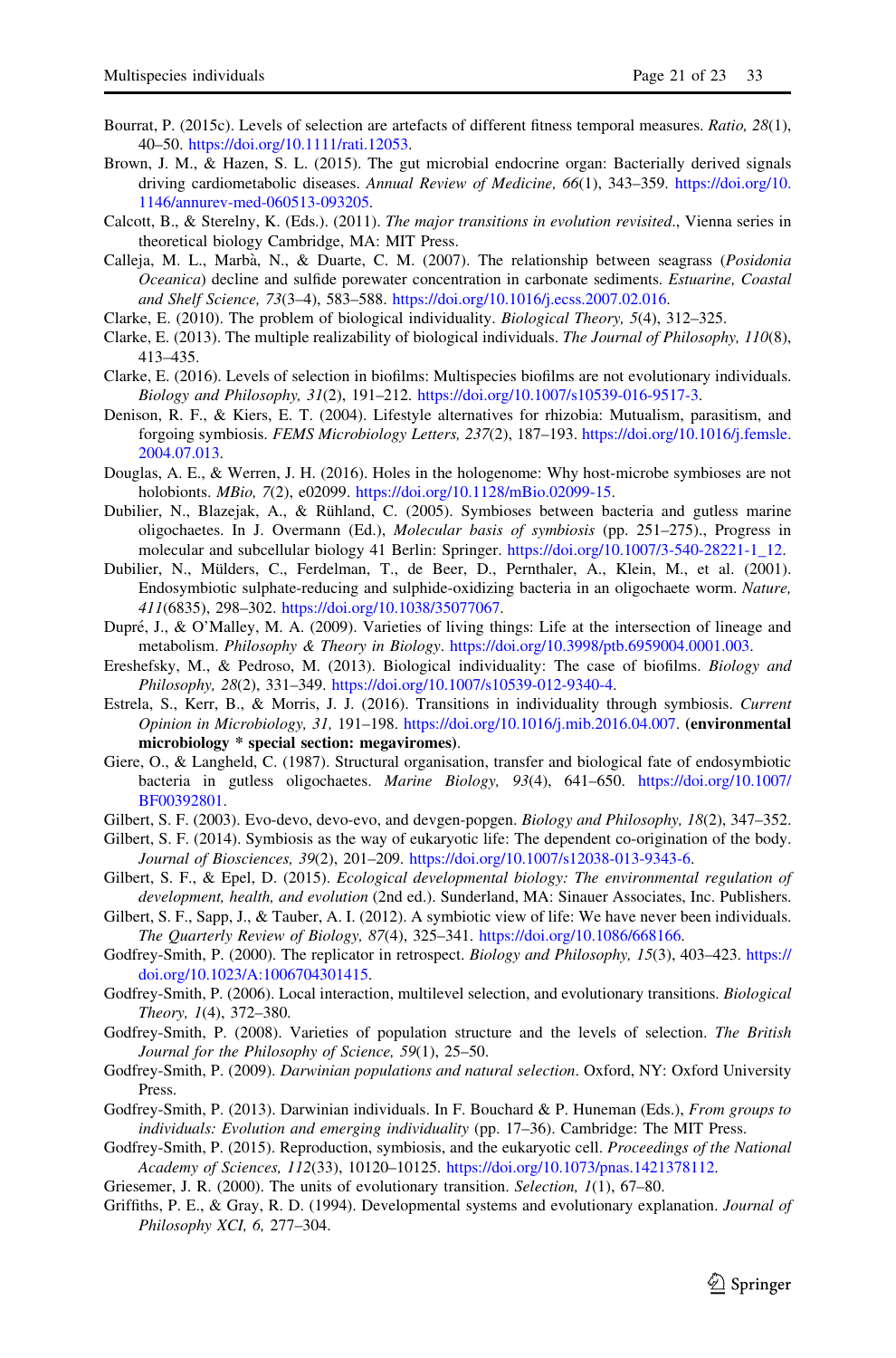- <span id="page-21-0"></span>Griffiths, P. E., & Stotz, K. (2018). How DST became a process theory. In D. J. Nicholson & J. Dupré (Eds.), Everything flows: Towards a processual philosophy of biology.
- Griffiths, P. E., & Tabery, James. (2013). Developmental systems theory: What does it explain, and how does it explain it? Advances in Child Development and Behavior, 44, 65–94.

Guay, A., & Pradeu, T. (Eds.). (2015). *Individuals across the sciences*. Oxford: Oxford University Press.

- Hammerschmidt, K., Rose, C. J., Kerr, B., & Rainey, P. B. (2014). Life cycles, fitness decoupling and the evolution of multicellularity. Nature, 515(7525), 75–79. <https://doi.org/10.1038/nature13884>.
- Heide, T., Govers, L. L., de Fouw, J., Olff, H., van der Geest, M., van Katwijk, M. M., et al. (2012). A three-stage symbiosis forms the foundation of seagrass ecosystems. Science, 336(6087), 1432–1434.
- Herron, M. D., Hackett, J. D., Aylward, F. O., & Michod, R. E. (2009). Triassic origin and early radiation of multicellular volvocine algae. Proceedings of the National Academy of Sciences, 106(9), 3254–3258.
- Hull, D. L. (1980). Individuality and selection. Annual Review of Ecology and Systematics, 11, 311–332.
- Hull, D. L. (1992). Individual. In E. F. Keller & E. A. Lloyd (Eds.), Keywords in evolutionary biology (pp. 180–187). Cambridge, MA: Harvard University Press.
- Huneman, P. (2014a). Individuality as a theoretical scheme. I. Formal and material concepts of individuality. Biological Theory, 9(4), 361–373. [https://doi.org/10.1007/s13752-014-0192-9.](https://doi.org/10.1007/s13752-014-0192-9)
- Huneman, P. (2014b). Individuality as a theoretical scheme. II. About the weak individuality of organisms and ecosystems. Biological Theory, 9(4), 374–381. [https://doi.org/10.1007/s13752-014-](https://doi.org/10.1007/s13752-014-0193-8) [0193-8.](https://doi.org/10.1007/s13752-014-0193-8)
- Kleiner, M., Wentrup, C., Lott, C., Teeling, H., Wetzel, S., Young, J., et al. (2012). Metaproteomics of a gutless marine worm and its symbiotic microbial community reveal unusual pathways for carbon and energy use. Proceedings of the National Academy of Sciences, 109(19), E1173–E1182. [https://](https://doi.org/10.1073/pnas.1121198109) [doi.org/10.1073/pnas.1121198109](https://doi.org/10.1073/pnas.1121198109).
- Koch, M. S., & Erskine, J. M. (2001). Sulfide as a phytotoxin to the tropical seagrass thalassia testudinum: Interactions with light, salinity and temperature. Journal of Experimental Marine Biology and Ecology, 266(1), 81–95. [https://doi.org/10.1016/S0022-0981\(01\)00339-2.](https://doi.org/10.1016/S0022-0981(01)00339-2)
- Lidgard, S., & Nyhart, L. K. (Eds.). (2017). Biological individuality: Integrating scientific, philosophical, and historical perspectives. Chicago, London: University of Chicago Press.

Lloyd, E. A. (1988). The structure and confirmation of evolutionary theory. New York: Greenwood Press.

- Lloyd, E. A. (2012). Units and levels of selection. In E. N. Zalta (Ed.), The Stanford encyclopedia of philosophy. [http://plato.stanford.edu/archives/win2012/entries/selection-units/.](http://plato.stanford.edu/archives/win2012/entries/selection-units/)
- Mandrioli, M., & Manicardi, G. C. (2013). Evolving aphids: One genome-one organism insects or holobionts. Invertebrate Survival Journal, 10, 1–6.
- Margulis, L. (1970). Origin of eukaryotic cells: Evidence and research implications for a theory of the origin and evolution of microbial, plant, and animal cells on the precambrian earth. New Haven: Yale University Press.
- Margulis, L. (1991). Symbiogenesis and symbionticism. In L. Margulis & R. Fester (Eds.), Symbiosis as a source of evolutionary innovation: Speciation and morphogenesis (pp. 1–14). Boston, MA: MIT Press.
- Maynard Smith, J., & Szathmary, E. (1995). The major transitions in evolution. Oxford: OUP Oxford.
- Michod, R. E. (1999). Darwinian dynamics: Evolutionary transitions in fitness and individuality. Princeton, NJ: Princeton University Press.
- Michod, R. E. (2005). On the transfer of fitness from the cell to the multicellular organism. Biology and Philosophy, 20(5), 967–987. [https://doi.org/10.1007/s10539-005-9018-2.](https://doi.org/10.1007/s10539-005-9018-2)
- Moran, N. A., & Sloan, D. B. (2015). The hologenome concept: Helpful or hollow? PLoS Biology, 13(12), e1002311. [https://doi.org/10.1371/journal.pbio.1002311.](https://doi.org/10.1371/journal.pbio.1002311)
- Muyzer, G., & Stams, A. J. M. (2008). The ecology and biotechnology of sulphate-reducing bacteria. Nature Reviews Microbiology. <https://doi.org/10.1038/nrmicro1892>.
- O'Malley, M. A. (2016). Reproduction expanded: Multigenerational and multilineal units of evolution. Philosophy of Science, 83, 835–847.
- O'Malley, M. A., & Dupré, J. (2007). Size doesn't matter: Towards a more inclusive philosophy of biology. Biology and Philosophy, 22(2), 155–191. [https://doi.org/10.1007/s10539-006-9031-0.](https://doi.org/10.1007/s10539-006-9031-0)
- O'Malley, M. A., & Powell, R. (2016). Major problems in evolutionary transitions: How a metabolic perspective can enrich our understanding of macroevolution. Biology and Philosophy, 31(2), 159–189. [https://doi.org/10.1007/s10539-015-9513-z.](https://doi.org/10.1007/s10539-015-9513-z)
- Okasha, S. (2006). Evolution and the levels of selection. Oxford: Oxford University Press.